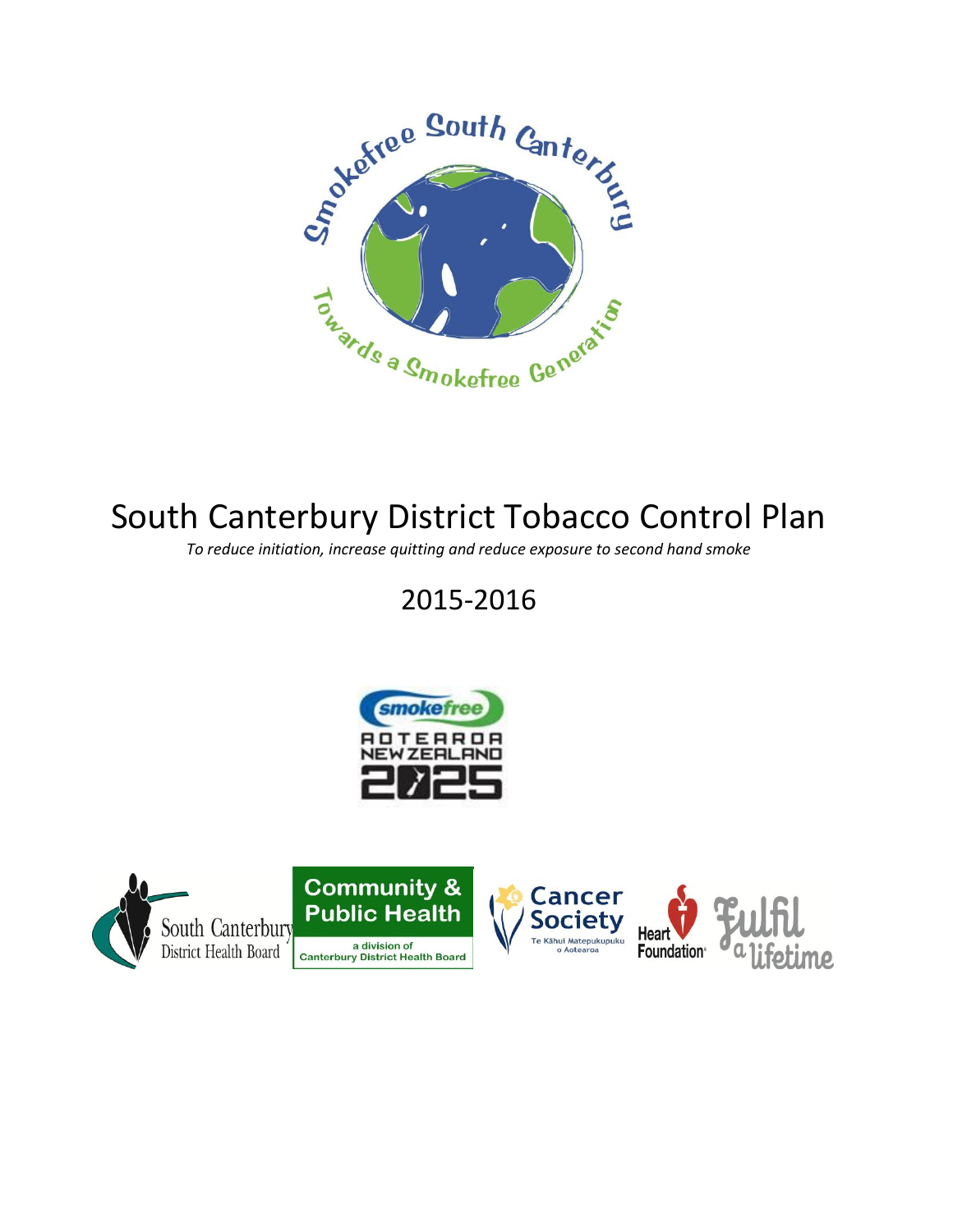#### **Table of Contents**

| $\label{lem:1} \mbox{Introduction} \,\, \ldots \,\, \ldots \,\, \ldots \,\, \ldots \,\, \ldots \,\, \ldots \,\, \ldots \,\, \ldots \,\, \ldots \,\, \ldots \,\, \ldots \,\, \ldots \,\, \ldots \,\, \ldots \,\, \ldots \,\, \ldots \,\, \ldots \,\, \ldots \,\, \ldots \,\, \ldots \,\, \ldots \,\, \ldots \,\, \ldots \,\, \ldots \,\, \ldots \,\, \ldots \,\, \ldots \,\, \ldots \,\, \ldots \,\, \ldots \,\, \ldots \,\, \ldots \,\, \ldots \,\, \ldots \,\,$ |  |
|------------------------------------------------------------------------------------------------------------------------------------------------------------------------------------------------------------------------------------------------------------------------------------------------------------------------------------------------------------------------------------------------------------------------------------------------------------------|--|
|                                                                                                                                                                                                                                                                                                                                                                                                                                                                  |  |
|                                                                                                                                                                                                                                                                                                                                                                                                                                                                  |  |
|                                                                                                                                                                                                                                                                                                                                                                                                                                                                  |  |
|                                                                                                                                                                                                                                                                                                                                                                                                                                                                  |  |
|                                                                                                                                                                                                                                                                                                                                                                                                                                                                  |  |
|                                                                                                                                                                                                                                                                                                                                                                                                                                                                  |  |
|                                                                                                                                                                                                                                                                                                                                                                                                                                                                  |  |
|                                                                                                                                                                                                                                                                                                                                                                                                                                                                  |  |
|                                                                                                                                                                                                                                                                                                                                                                                                                                                                  |  |
|                                                                                                                                                                                                                                                                                                                                                                                                                                                                  |  |
|                                                                                                                                                                                                                                                                                                                                                                                                                                                                  |  |
|                                                                                                                                                                                                                                                                                                                                                                                                                                                                  |  |
|                                                                                                                                                                                                                                                                                                                                                                                                                                                                  |  |
|                                                                                                                                                                                                                                                                                                                                                                                                                                                                  |  |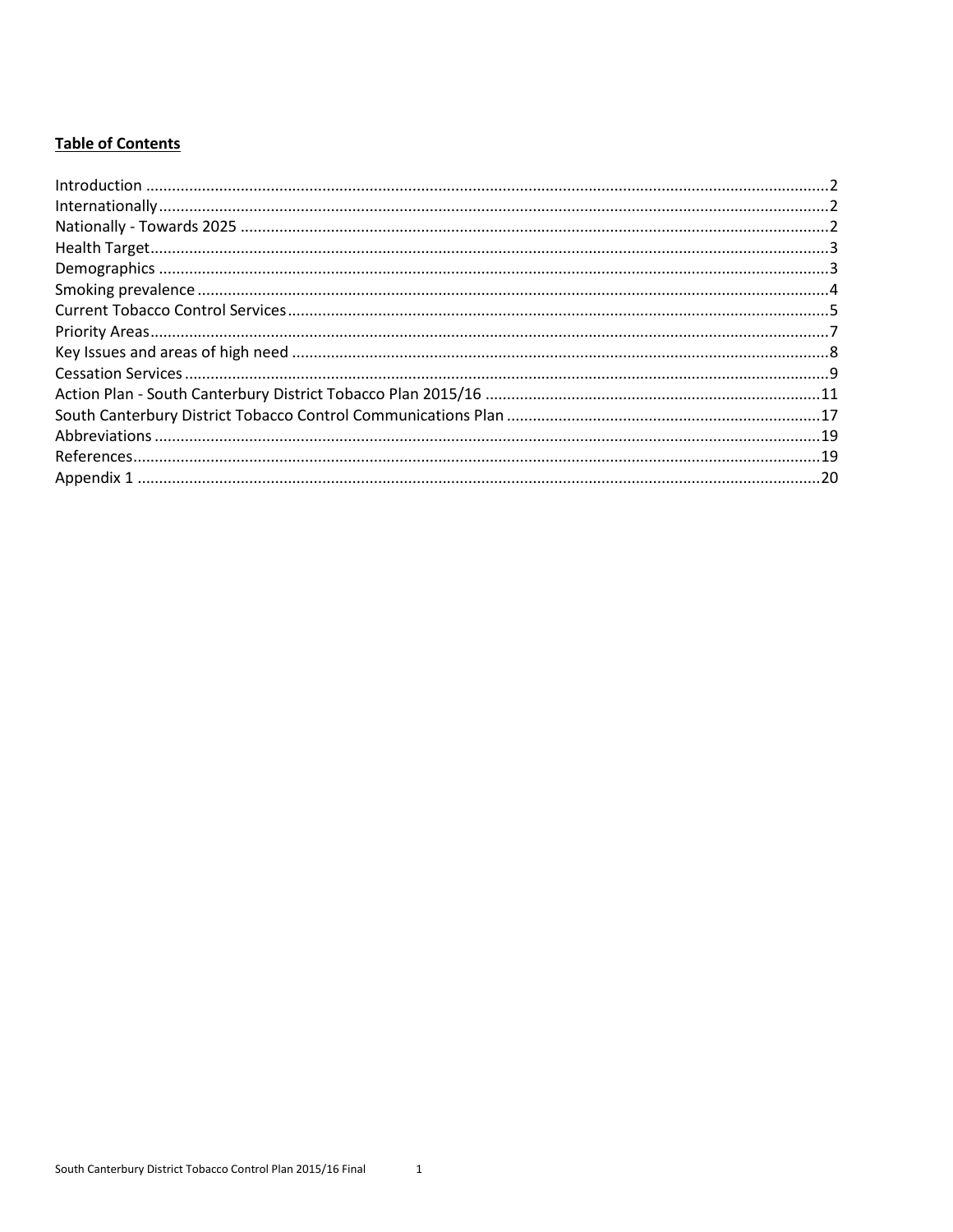#### <span id="page-2-0"></span>**Introduction**

One of the biggest public health challenges we face today is that of reducing smoking prevalence. Tobacco use and exposure to second hand smoke accounts for around 4,300 to 4,600 deaths in New Zealand every year, and smoking related diseases are a significant cost to the health sector. Tobacco use is the number one cause of preventative illness and premature death in New Zealand. Tobacco is the only consumer product that kills half its users when used as the manufacturer intends. (Ministry of Health, 2014). The harm caused by tobacco use extends to non-smokers through exposure to secondhand smoke with children and unborn babies being particularly vulnerable. Tobacco plays a significant role in contributing to health inequalities within New Zealand with higher smoking prevalence seen within Māori and Pacific peoples, those with lower socioeconomic status and those who experience poor mental health.

The overarching aims of tobacco control services are to:

- Reduce tobacco-related morbidity and mortality
- Decrease tobacco related disparity

The three key objectives of tobacco control activities being:

- To reduce smoking initiation
- To increase quitting
- To reduce exposure to second-hand smoke.

#### <span id="page-2-1"></span>**Internationally**

The World Health Organisation recognises tobacco use as the leading cause of preventable deaths globally (WHO 2013). Since 2005 New Zealand has been a party to the WHO Framework Convention on Tobacco Control which was developed in response to the globalization of the tobacco epidemic and is an evidence-based treaty that reaffirms the right of all people to the highest standard of health. The WHO Framework Convention on Tobacco Control (WHO FCTC) is the first international treaty negotiated under the auspices of WHO. It has become one of the most rapidly and widely embraced treaties in United Nations history.

#### <span id="page-2-2"></span>**Nationally - Towards 2025**

In March 2011 the New Zealand government adopted the goal of having a 'Smokefree New Zealand' by 2025. A 'Smokefree New Zealand' can be defined as a New Zealand where –

- Our children and grandchildren will be free from tobacco and enjoy tobacco free lives;
- Almost no-one will smoke (prevalence rate of <5% across all ethnicities); and
- It will be very difficult to sell or supply tobacco.

The three Key Strategies to achieving this vision are:

- Protecting children from exposure to smoking and tobacco marketing and promotion;
- Reducing the supply of and demand for tobacco; and
- Increasing successful quitting

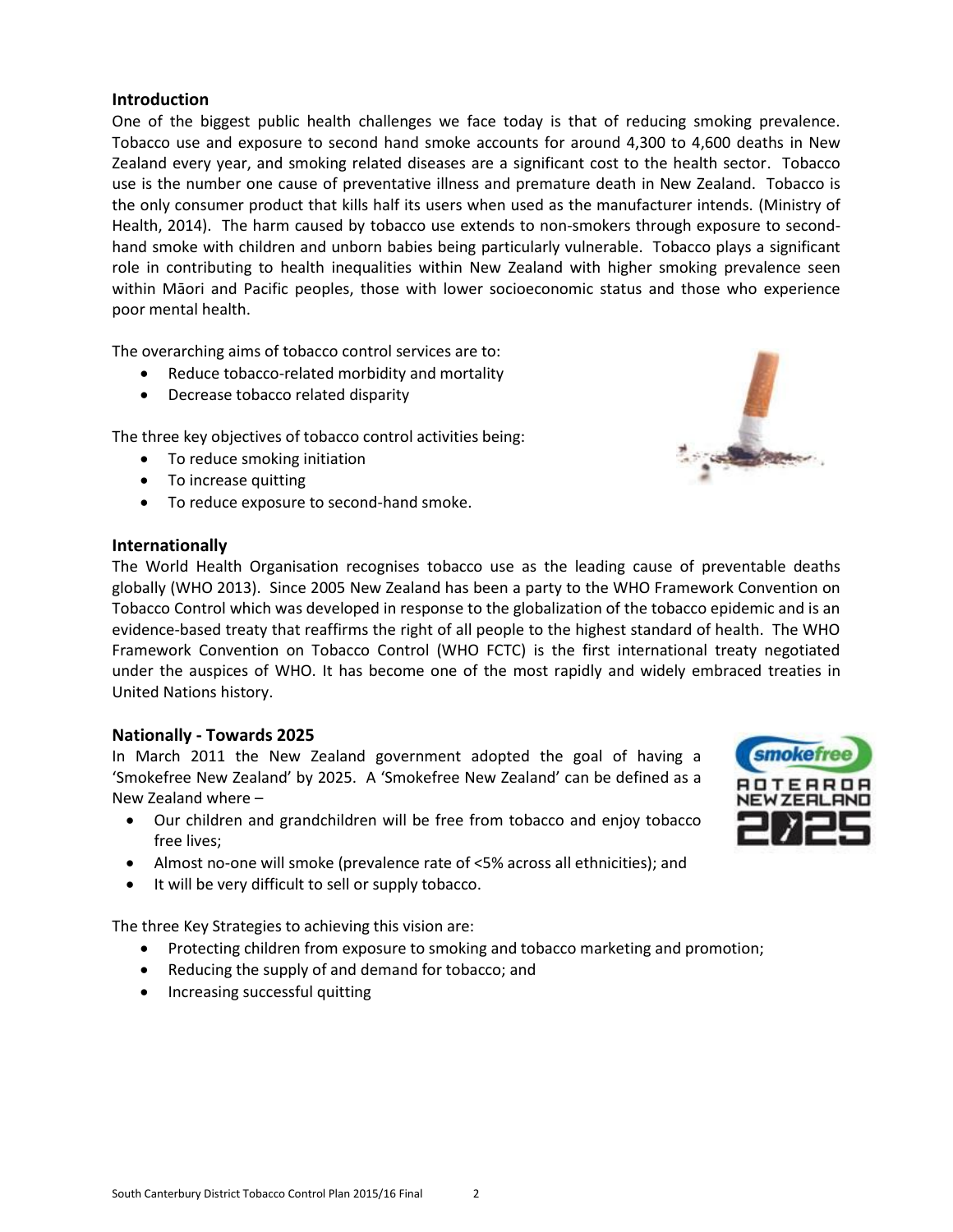In the MOH Statement of Intent 2013-2016 the government has committed to the following as their way of demonstrating success

|    | <b>Impacts</b>                                                                                   | <b>Measures and targets</b>                                                                                                                                                                                                               |
|----|--------------------------------------------------------------------------------------------------|-------------------------------------------------------------------------------------------------------------------------------------------------------------------------------------------------------------------------------------------|
| 1. | The public is supported to make<br>informed decisions about their<br>own health and independence | The Government has set a term goal of reducing smoking prevalence and tobacco<br>availability to minimal levels, thereby making New Zealand essentially a smokefree<br>nation by 2025. <sup>1</sup>                                       |
|    |                                                                                                  | To achieve the long-term smokefree 2025 goal:<br>daily smoking prevalence falls to 10% in 2018<br>the Māori and Pacific rates halve from their 2011 levels. <sup>2</sup><br>Results of burden of disease and health surveys are improved. |

How to achieve this goal

- Improving the reach and effectiveness of cessation support to increase the success of quit attempts;
- Interventions that increase quit attempts have the highest leverage; and
- Develop and work towards mid term targets.

#### <span id="page-3-0"></span>**Health Target**



The burden of smoking-related deaths and diseases are a significant opportunity cost to the health sector. Most smokers want to quit, and there are simple effective interventions that can be routinely provided in both primary and secondary care. The Tobacco health target is designed to prompt providers to routinely **ask** and document smoking status as a clinical 'vital sign' and then to provide **brief** advice to stop to every person who smokes and strongly encourage every person who smokes to use **cessation** 

support and offer them help to access it. There is strong evidence that brief advice is effective at prompting quit attempts and long-term quit success. The quit rate is improved further by the provision of effective cessation therapies – pharmaceuticals, in particular nicotine replacement therapy (NRT), and telephone or face-to-face support. Within this health target Māori and pregnant women are a priority groups.

*80% of smokers say they would not smoke if they had their time again. 60% of smokers have made a quit attempt in the past five years 1 in 40 people will quit for good after getting brief advice to stop from a health practitioner. Behavioural support from a quit coach doubles your chance of quitting.*

#### <span id="page-3-1"></span>**Demographics**

l

South Canterbury is bounded by the Rangitata and Waitaki rivers in the north and south and the Southern alp's in the west. South Canterbury has a resident population of 55,626 which is 1.3% of the national population. At 20.4% South Canterbury has the highest percentage of people aged 65 and over. South Canterbury has a very rural population, with approximately 50% of the population residing in rural areas *(Statistics NZ, 2013)*.

At 7.9% (6.9% Māori and 1.0% Pacific), South Canterbury has the lowest Māori and Pacific population, compared to the national average of 21.1%.

<sup>1</sup> *Government Response to the Report of the Māori Affairs Committee on its Inquiry into the Tobacco Industry in Aotearoa and the Consequences of Tobacco Use for Māori (Final Response)*, March 2011.

<sup>2</sup> In 2011/12 daily smoking prevalence was 16.5 percent for adults aged 15 and over. For Māori and Pacific peoples the rates were much higher, at 38.4 percent and 23.1 percent. (Source: New Zealand Health Survey).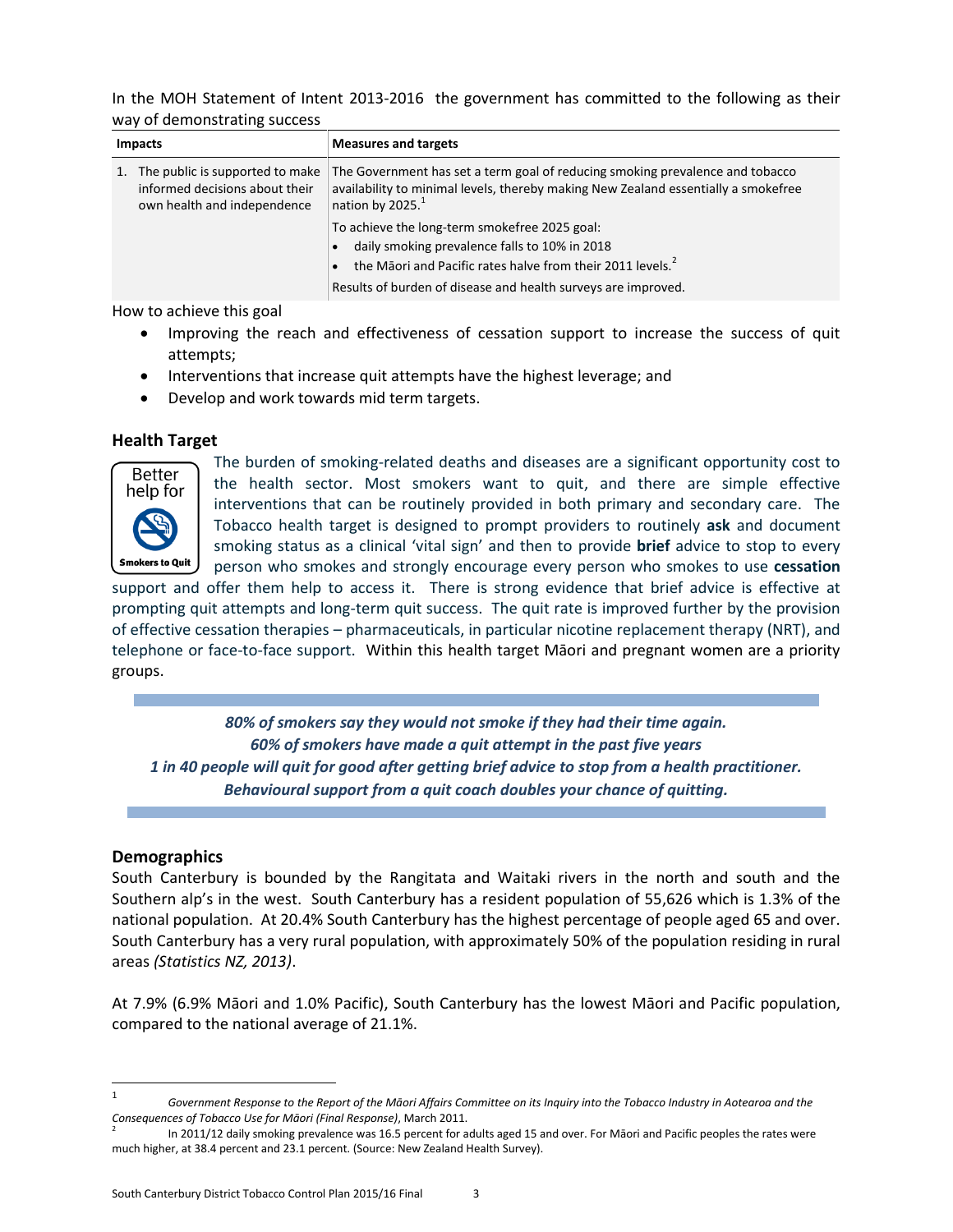#### <span id="page-4-0"></span>**Smoking prevalence**

The 2013 Census indicates that 16.2% of the South Canterbury population aged 15+ years are regular smokers compared to 15.1% nationally. Nationally the 2013 Census (Dataset: Selected ethnic groups (total responses) and cigarette smoking behaviour by sex, for the census usually resident population count aged 15 years and over, 2006 and 2013 (RC, TA, AU)) indicates that the national prevalence rate for Māori is 32.7% with South Canterbury at 32.9% and the national rate for Pacific is 23.2% with South Canterbury at 22.9% (Census NZ: Dataset: Selected ethnic groups (total responses) and cigarette smoking behaviour by sex, for the census usually resident population count aged 15 years and over, 2006 and 2013 (RC, TA, AU)). Overall the percentage of regular smokers who are male is higher than regular smokers who are female in South Canterbury with 15.4% of females are regular smokers, compared to 17% males *(*Statistics New Zealand: For the census usually resident population count aged 15 years and over 2013 Census). However for Māori the trend is reversed with 34.7% Māori females being regular smokers compared to 30.9% of Māori males. During 2013 Inpatient hospital data identified a prevalence rate of 15.4% for all admissions, 39.9% for Māori admissions, 25.3% for Pacific admissions, 55.1 for Mental Health admissions and 19.1% for Maternity admissions.

Smoking prevalence is higher for the South Canterbury population than the national average across all age groups, with the exception of the 65 or over age group. The largest difference between national and South Canterbury prevalence rates is in the 20-24 years age group 28.3% (NZ 21.4%) and the 25-29 years 28.2% (NZ 21.7%) (Statistics NZ: For the census usually resident population count aged 15 years and over 2013 Census). Overall smoking prevalence in South Canterbury is gradually declining with a 5% reduction from 21.2% in 2006 to 16.2% in 2013 (Statistics NZ 2013: For the census usually resident population count aged 15 years and over 2013 Census).

| <b>Regular smokers</b> |       | <b>Females</b> |       | <b>Males</b> | <b>Total</b> |       |
|------------------------|-------|----------------|-------|--------------|--------------|-------|
| Age group              | 2006  | 2013           | 2006  | 2013         | 2006         | 2013  |
| $15-19$ years          | 23.0% | 10.0%          | 21.4% | 13.5%        | 22.2%        | 11.8% |
| 20-24 years            | 40.3% | 27.9%          | 38.9% | 28.5%        | 39.6%        | 28.3% |
| 25-29 years            | 30.4% | 23.2%          | 37.9% | 32.9%        | 34.1%        | 28.2% |
| 30-39 years            | 28.9% | 21.5%          | 32.5% | 24.7%        | 30.6%        | 23.0% |
| 40-49 years            | 24.4% | 20.2%          | 24.4% | 21.3%        | 24.4%        | 20.7% |
| 50-59 years            | 18.9% | 16.9%          | 18.6% | 15.8%        | 18.8%        | 16.3% |
| $60-64$ years          | 14.6% | 12.3%          | 16.3% | 13.0%        | 15.4%        | 12.6% |
| $65+vears$             | 7.1%  | 6.5%           | 8.8%  | 7.0%         | 7.9%         | 6.7%  |

| Table 1: Prevalence of regular smokers by gender and age group, SCDHB region |  |  |  |  |
|------------------------------------------------------------------------------|--|--|--|--|
|------------------------------------------------------------------------------|--|--|--|--|

(Source: Statistics New Zealand: By age group, sex, and district health board area. For the census usually resident population count aged 15 years and over 2006 and 2013 Censuses)

The prevalence of regular smoking by gender and age group is shown in table 1. In general males have a higher prevalence rates across all age groups with the exception of the 50-59 year age group where females have a higher prevalence of regular smoking than males. The prevalence of regular smoking is highest in the 20-39 year age groups.

#### **Table 2 Percentage of the total current daily smokers who are male/female by ethnicity, South**

**Canterbury 2013** (Source: Statistics NZ: Dataset: Selected ethnic groups (total responses) and cigarette smoking behaviour by sex, for the census usually resident population count aged 15 years and over, 2006 and 2013 (RC, TA, AU))

|                | European | Māori | <b>Pacific</b> | Total |
|----------------|----------|-------|----------------|-------|
| <b>Females</b> | 49.9%    | 54.9% | 37.5%          | 49.3% |
| Males          | 50.1%    | 45.1% | 62.5%          | 50.7% |

The New Zealand youth smoking rate dropped from 14 percent to 6 percent in the past five years. (Ministry of Health). The Action on Smoking and health (ASH) Year 10 smoking survey takes an annual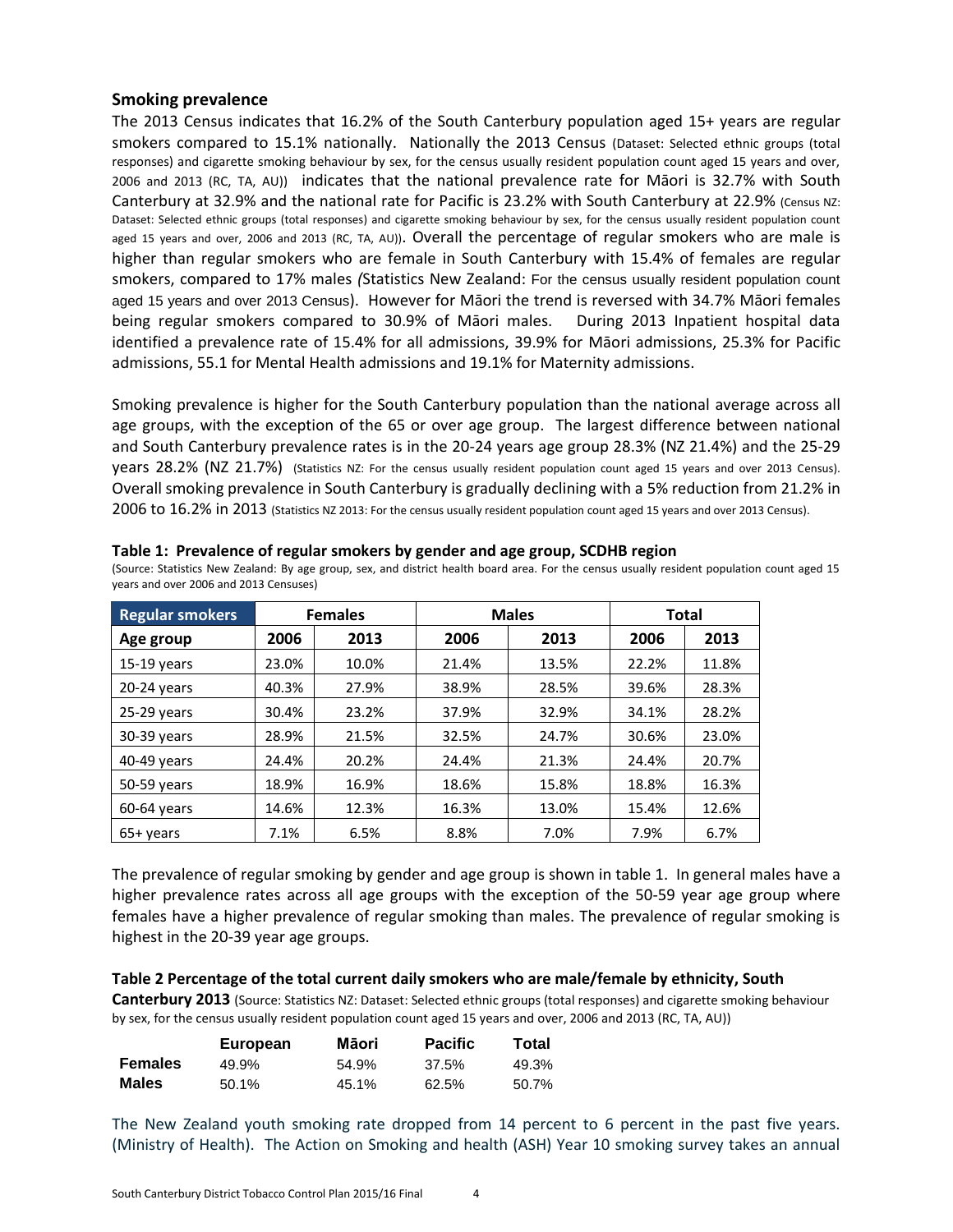snapshot of the smoking behaviour of Kiwi teenagers aged 14-15 years. In 2013 it indicated that 70.83% of South Canterbury teenagers sampled had 'never smoked'.

The ASH Year 10 Survey (ASH 2013) found that the SCDHB region has relatively low regular smoking rates (5.0%).

#### <span id="page-5-0"></span>**Current Tobacco Control Services**

#### **South Canterbury DHB General**

- Provides smoking cessation support to Primary, Secondary and Community based clients
- Provides ABC and Health Target training for all health professionals
- Role models systems within the District Health Board that support Smokefree / Auahi Kore lifestyles
- Provides support to all health providers to establish and maintain Smokefree Premises/Services
- Provides local leadership in tobacco control
- Provides NRT to patients (hospital and community) identified as requiring support through the Quitline Quit Card scheme
- Provides and audits referrals to local cessation providers
- Monitors SCDHB smokefree policy
- Monitors smokefree systems within the hospital that identify 'smokefree', 'household smoking' and 'support offered' status via the hospital PMS system
- Works collaboratively with Primary Care to support the development of smokefree systems
- Coordinates the development of the South Canterbury District Tobacco Control Plan
- Supports health promotion programmes that aim to reduce initiation, increase quitting and reduce exposure to second hand smoke

#### **South Canterbury DHB Primary and Community Services**

- Smokefree promotion and ABC provided by GPs and Practice Nurses
- Work initiated to capture smokefree status and household smoking status, brief advice and cessation support given on PMS system
- Smokefree training incorporated within education programme for Primary Care Practitioners
- Provide training in ABC to primary care practitioners
- Work initiated to establish systems to support smoking cessation guidelines

#### **Community & Public Health**

#### **Tobacco Control (Regulation and Health Promotion / Smokefree / Auahi Kore)**

Canterbury DHB's Public Health Unit, Community & Public Health is contracted to provide regulatory (Enforcement of the Smokefree Environments Act 1990) and health promotion services for tobacco control. Components of these services include:

- Promote the adoption of Smokefree / Auahi Kore policies
- Promote Smokefree / Auahi Kore environments including Smokefree / Auahi Kore Marae
- Facilitate the implementation of the Smokefree Environments Act 1990
- Respond to incidents that contravene the SEA 1990
- Strengthen and increase the level of community action to reduce smoking initiation
- Strengthen strategic alliances to optimise impact of Smokefree initiatives
- Strengthen skills and knowledge of the health sector and others to promote tobacco control
- Monitor retailor compliance with the sale and supply of tobacco in accordance with the Smokefree Environments legislation.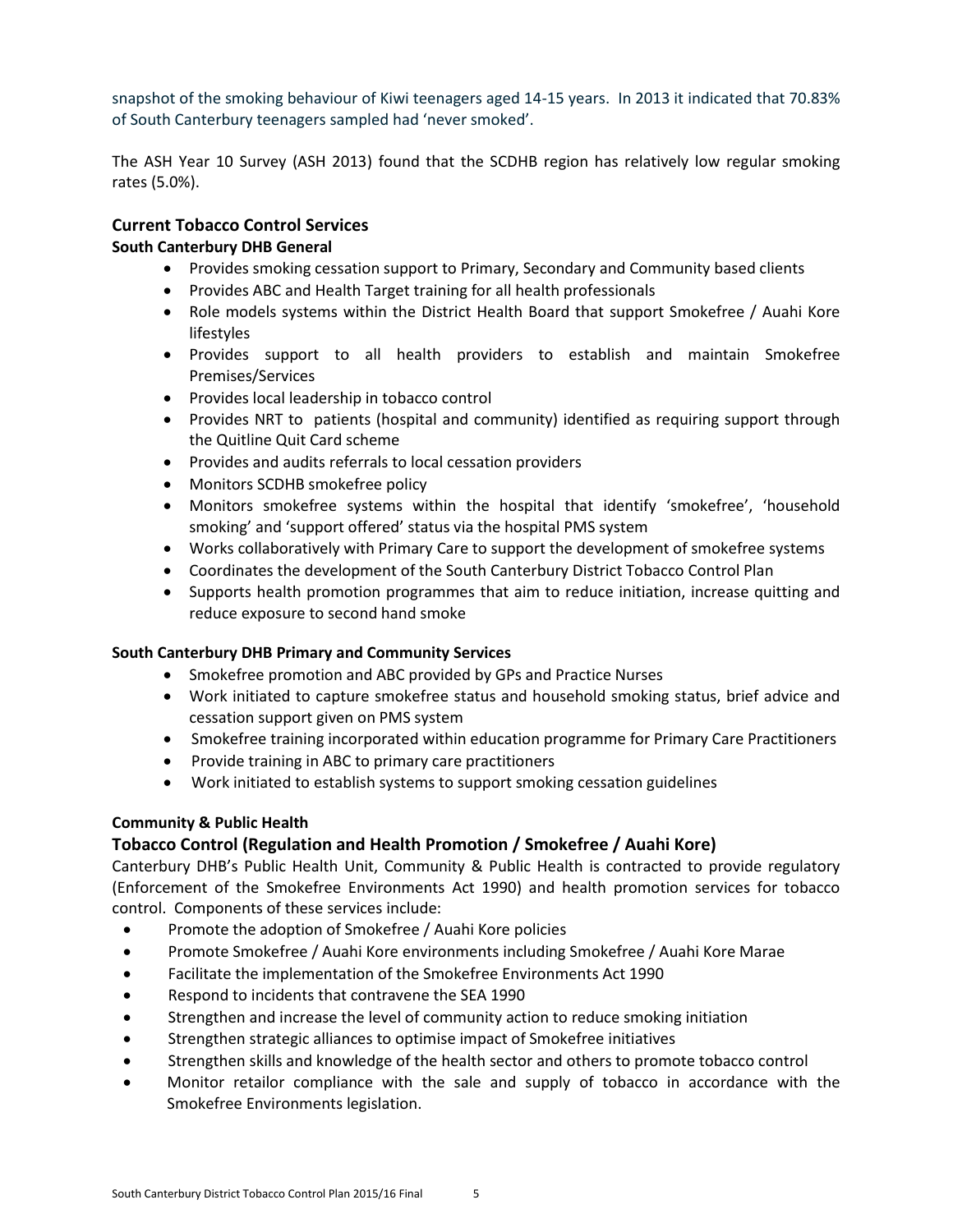In South Canterbury Smokefree / Auahi Kore health promotion is largely focused around education settings, and is one of the health areas included in South Canterbury DHBs WAVE (Wellness & Vitality in Education) programme.

#### **Aukati KaiPaipa**

Aukati KaiPaipa is a kanohi ki te kanohi (face-to-face) service that is delivered locally to people who want help to quit. The service is available to people who smoke with Māori, Pacific and Pregnant women the priority groups. Services are delivered in a way that is appropriate to the needs of these priority groups and acknowledges and is aware of their cultural values and beliefs.

Aukati KaiPaipa is a mobile service that provides motivational counselling, ongoing support, and free nicotine patches, gum and/or lozenges (NRT). Advice, information and support is provided for other approved stop smoking medications.

The aim is to reduce the impact of smoking on people who smoke and their family or whanau. The programme also aims to increase the positive attitudes towards supporting the smokefree kaupapasuch as smokefree environments, particularly for tamariki.

#### **NGOs (National Heart Foundation, Cancer Society)**

- Promote smokefree environments
- Promote the adoption of smokefree policies in various settings
- Strengthen and increase the level of community action to reduce the uptake of smoking
- Strengthen strategic alliances to optimise impact of Smokefree initiatives
- Strengthen skills and knowledge of the health sector and others to promote tobacco control
- Strengthen community action to advocate for change to current tobacco policy and legislation
- Link people with smoking cessation providers in the community
- Advocate on Smokefree issues by co-ordinating an area specific response to national submission opportunities in a timely manner.

#### **Outdoor areas - Cancer Society**

Increasing smokefree outdoor areas is an important part of achieving the New Zealand Government's goal of a Smokefree 2025. Evidence tells us that the less young people see smoking the less likely they will start smoking. Smokefree outdoor areas also create a supportive environment for those trying to quit. There are many issues that councils will address when it comes to increasing smokefree environments to ensure they are in line with their vision and community outcomes. The key driver for the organisations working in this field (Cancer Society, Heart Foundation and CPH) is to assist all councils to adopt a smokefree outdoor areas policy to protect children against the exposure of smoking and to denormalise smoking as a behaviour to ensure the district remains healthy and vibrant.

Many District Councils have shown great leadership with implementing smokefree outdoor areas policy to some degree in every district council in the South Canterbury rohe. Now is an opportunity however to support them and challenge them to extend these policies from just green spaces i.e. parks and playgrounds - to cover more community spaces. i.e. main streets & outdoor dining.

The long term planning process is the key pathway for this as well as other local health promotion projects i.e. Cancer Society Smokefree Youth Ambassadors Project. This work will contribute towards the goal of an essentially smokefree New Zealand by 2025.

More currently, after some in depth research on business perceptions on smokefree outdoor areas locally and advocacy efforts from the Cancer Society and Heart Foundation & Smokefree Youth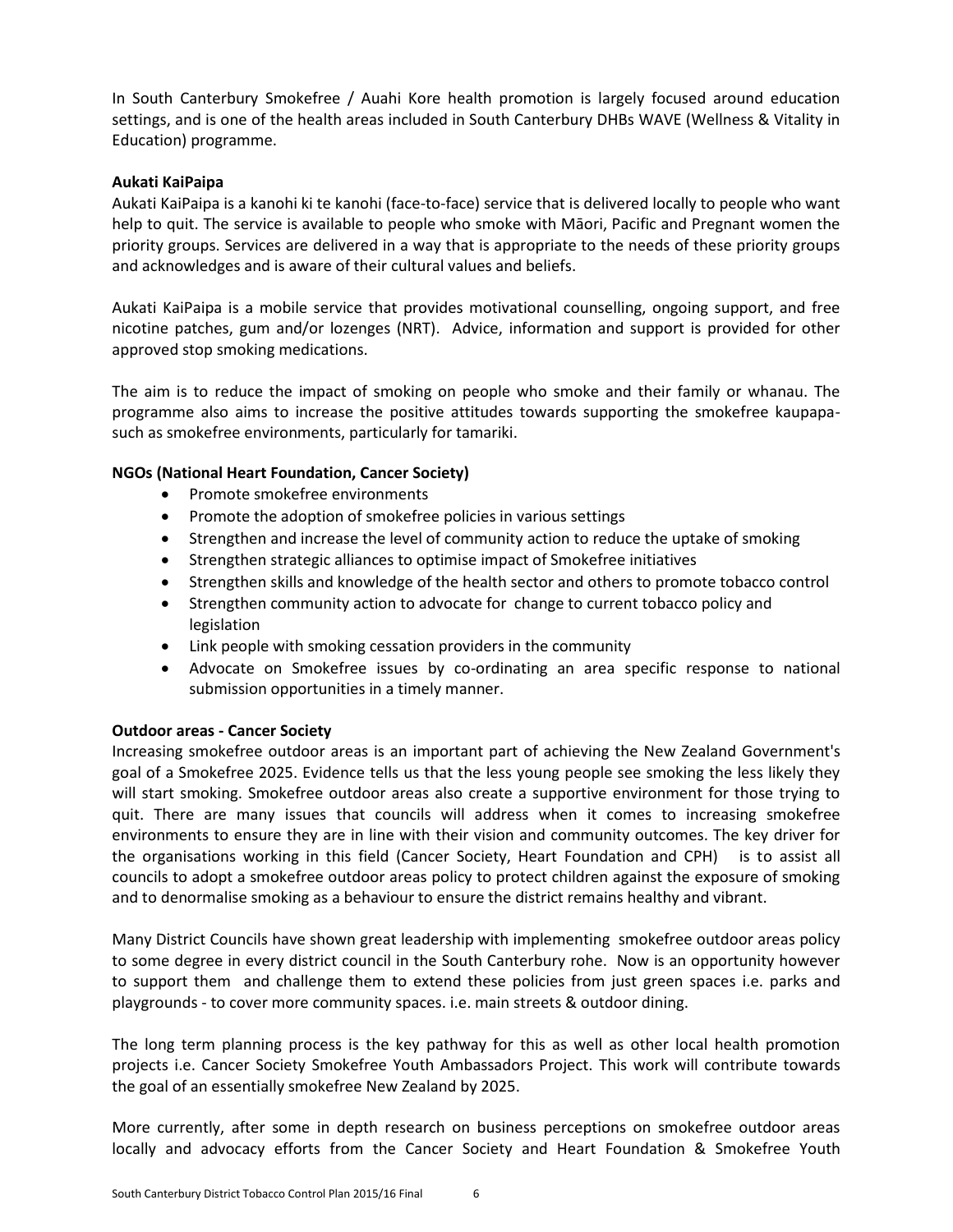Ambassadors, the Timaru District Council are considering recommendations for a smokefree main street pilot project which should be decided on early 2015. Whilst the Mackenzie District Council are interested in movements in Timaru as well as opportunities for smokefree areas in new developments in tourist towns i.e. Lake Tekapo Waterfront Development.

#### **Coordination and intersectoral working**

The Smokefree South Canterbury Committee undertakes collaborative work and provides strategic and operational advice and direction for the ongoing planning, implementation and monitoring of the South Canterbury Tobacco Control Plan.

The objectives of the committee is to oversee the development, implementation, monitoring and reporting of the SCDHB Annual Tobacco Control Action Plan

This is expected to include:

- contributing to local, regional and national tobacco control debates and promoting effective evidence-based solutions consistent with the SCDHB Smokefree/Auahi Kore Position Statement  $2012^3$
- acting as a conduit for regional and national bodies on tobacco control, ensuring that local initiatives are consistent with regional and national priorities
- promoting tobacco control issues and smokefree South Canterbury to the public and key decision makers.
- acting as an expert group advising on key issues as required.

It is comprised of representatives from the following organisations, South Canterbury District Health Board Community & Public Health Primary Care Cancer Society Heart Foundation Fale Pasifika o Aoraki

The key accountabilities:

- The Committee is responsible to the South Canterbury Health Promotion Steering Group via the South Canterbury Team Leader, Community and Public Health, and members of the Committee are responsible to the organisation they are employed by.
- The Committee provides strategic and operational advice to the South Canterbury District Health Board through its Health Promotion Steering Group for the ongoing planning, implementation and monitoring of strategies designed to protect all from second hand smoke and to reduce smoking prevalence within South Canterbury, with a focus on reducing health inequalities and improving health outcomes for Maori.
- The Committee is responsible for developing and reporting on the Annual Tobacco Control Action Plan for the South Canterbury District as required by the Ministry of Health and which must be approved by the SCDHB and submitted to the Ministry of Health by the SCDHB.

#### <span id="page-7-0"></span>**Priority Areas**

 $\overline{\phantom{a}}$ 

Reducing inequalities in health is one of the government and South Canterbury DHB priority areas. The following populations are key target groups to reduce initiation, increase quitting and reduce exposure to second-hand smoke:

<sup>3</sup> http://www.scdhb.health.nz/uploads/File/Key\_documents/OtherKeyDocuments/18aSCDHBSmokefreepositionstatement27Nov12FinalVersion .pdf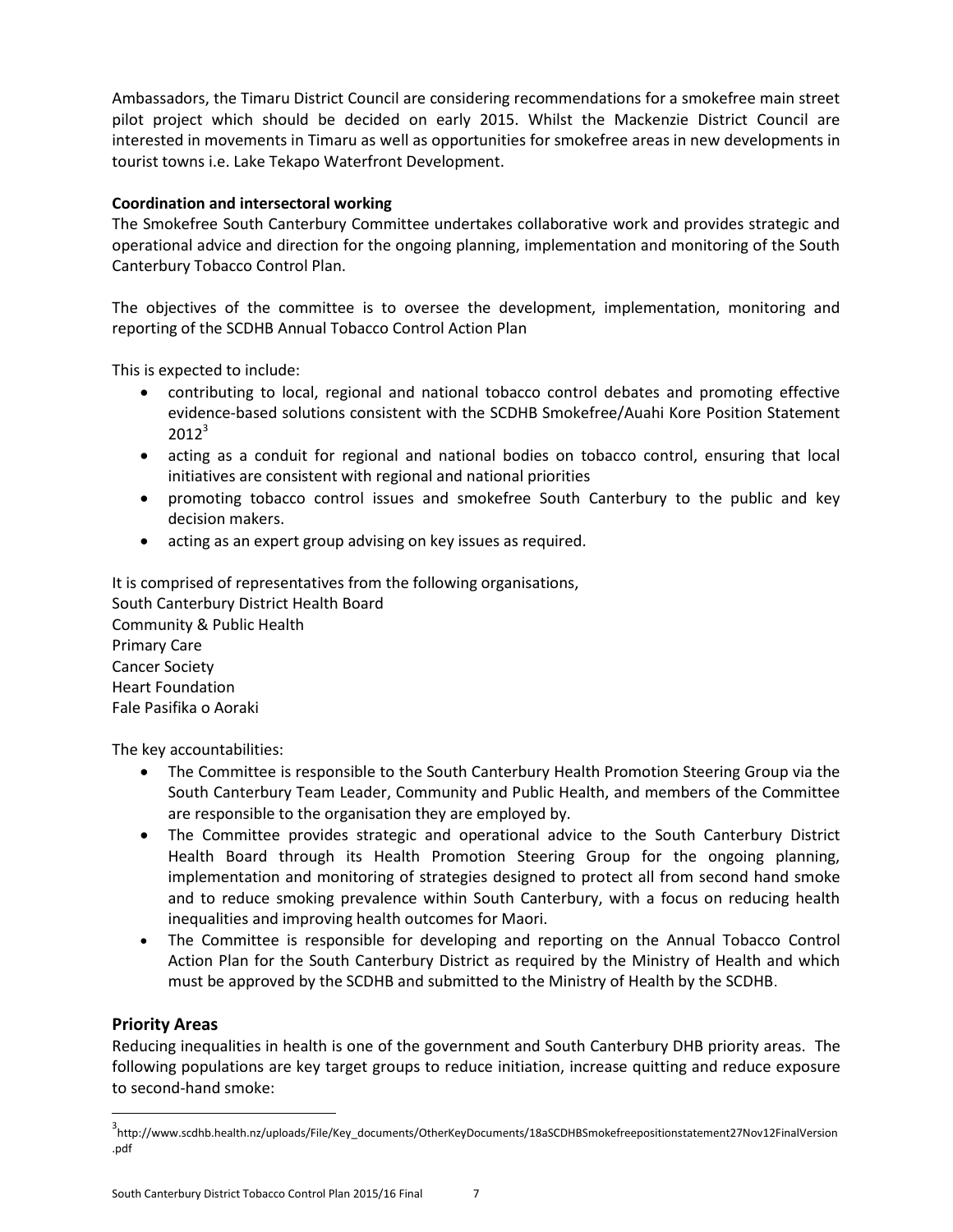- Māori
- Pregnant women & Parents
- Mental health clients
- Youth and Young Adults
- Persons with established 'long term health conditions'.
- Workplaces

#### <span id="page-8-0"></span>**Key Issues and areas of high need**

The following recommended areas for intervention align with national and district priorities for tobacco control and incorporate the high need areas and gaps identified as part of the stock take on existing tobacco control services provided in South Canterbury.

- 1. **High prevalence of smoking amongst Māori:** Inequalities in smoking prevalence and in health outcomes are evident in South Canterbury. Nationally 33% percent of Māori smoke, compared to 15% of the total population. Nationally the 2012/13 New Zealand Health survey showed that Māori adults had the highest daily smoking rate with over a third of adults smoking daily (36.1%). The Aukati Kaipaipa programme has been evaluated and found to be an effective intervention for Māori who prefer face-to-face quit advice
- 2. **Pregnancy:** Strong evidence shows that smoking cessation counselling for pregnant women is effective *(Ministry of Health, 2004)*. The Ministry has made pregnant women a priority and is part of the Health Target 'Better help for smokers to quit'.
- 3. **Mental Health Service Users:** Consumers of mental health services have a proportionately higher smoking rate and are more likely to be highly nicotine dependent *(Ministry of Health, 2007)*.
- 4. **Youth and Young Adults :** Improving youth health is an area where significant gains can be made. The area of youth smoking is important because most adults smokers became smokers in their youth. By identifying modifiable risk factors and developing appropriate preventative strategies there is the potential for reducing youth smoking initiation.

Young adults between 20-35 years is where there is a significant increase in initiation rates. As South Canterbury has low unemployment rates Initiatives planned to work to address this area are currently focussed on workplaces.

#### **Secondhand smoke**

Secondhand smoke (SHS) is the leading environmental cause of premature death and disease in New Zealand and affects both children and adults. SHS has been shown to cause coronary heart disease, lung cancer, eye and nasal irritation and nasal sinus cancer. Young children are especially vulnerable to SHS as they have a higher relative ventilation rate which in turn leads to higher internal exposure. The effects on children of exposure to SHS include:

- Greater chance of hospital care in their first year;
- More susceptible to coughs, cold and wheezes;
- Increased chances of becoming smokers themselves; and
- Greater risk of glue ear, chest infections, meningococcal disease and SIDS.

Among New Zealand children, secondhand smoke exposure causes more than 500 hospital admissions of children under two with chest infections; over 27 000 GP consultations for respiratory problems; 1000 cases of glue ear; 50 cases of meningococcal disease; 20 000 asthma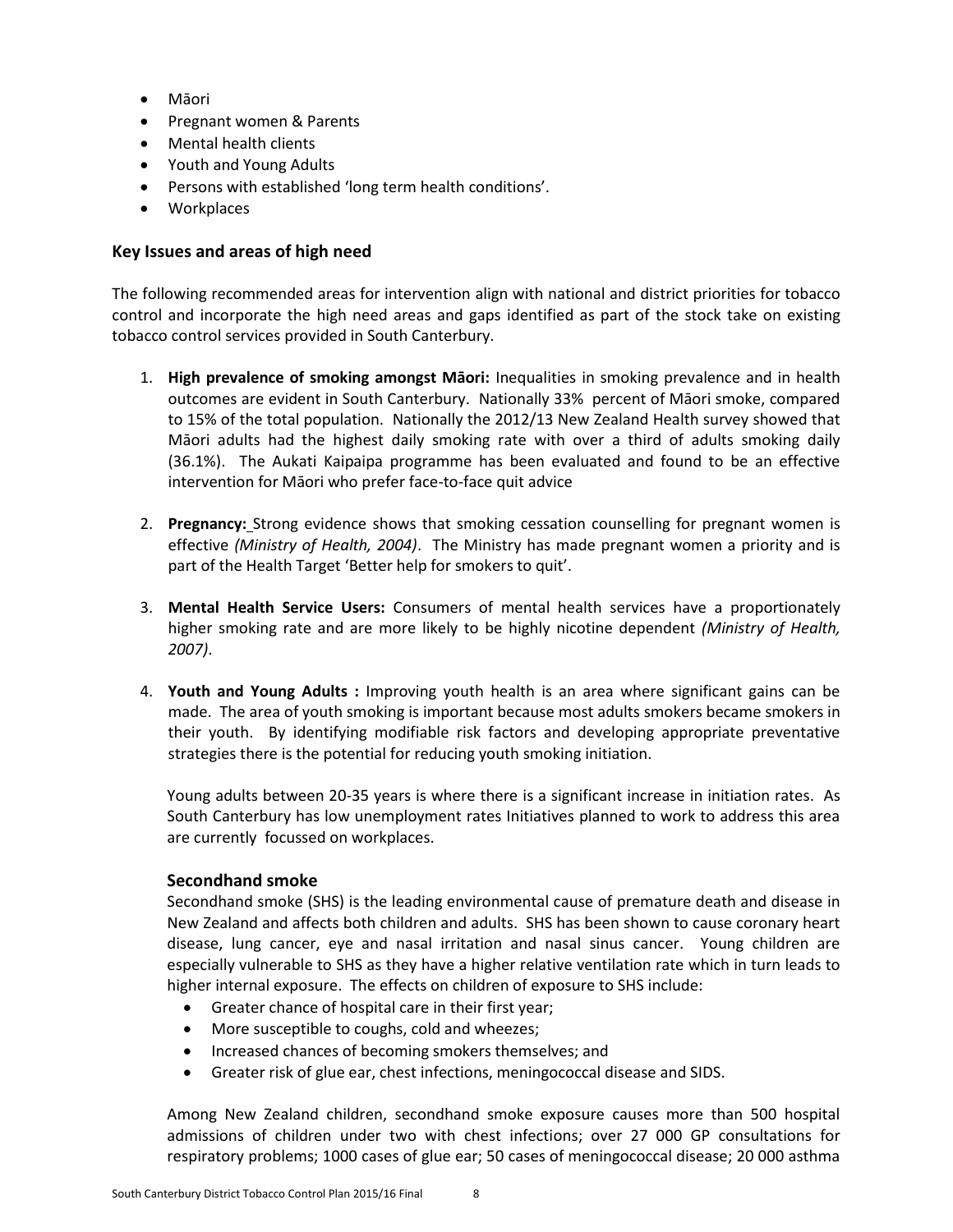attacks and 50 deaths from Sudden Infant Death Syndrome (SIDS or cot death) (ASH New Zealand Website)

Children of nicotine-addicted parents are more likely to become heavy smokers and research findings suggest that to prevent the habitual smoking of the next generation it is critical that parental smoking cessation occurs early in their children's lives. The more years a child is exposed to a parent's nicotine dependant smoking the greater the risk that they would begin smoking as an adolescent. (Georgetown University Medical Centre, USA 2014).

5. **Primary care:** The Ministry of Health key national priority is "more smokers making more quit attempts and using NRT more often". To support this priority area, primary health care providers, including General Practitioners, Practice Nurses, Dentists, Pharmacists, Optometrists and Independent Midwives will require support around provision of NRT. Another area identified as an area of support for primary care is enhancing awareness of culturally appropriate referral pathways for smoking cessation.

There is strong evidence to suggest effectiveness of providing smoking cessation services in pharmacies. In international best practice guidelines released this year, NICE (2008) indicates that community pharmacies serve local communities and have the potential to reach and treat large numbers of people who use tobacco. Pharmacies are accessible to minority ethnic groups, disadvantaged groups and those who may have difficulty accessing other community services

6. **Workplace intervention***:* South Canterbury has a high employment rate compared to the New Zealand average and a very high prevalence of smokers aged 20-29 years *(Statistics New Zealand Census 2013 DHB data)*. This highlights opportunities in the workplace setting to promote and support smoking cessation in the workplace.

International studies indicate that workplace interventions may have the potential for higher participation rates than other settings, and also provide the opportunity to access smokers who would otherwise not be accessible. The literature also indicates that the workplace has several advantages as a setting for interventions: large numbers of people can be reached (including groups who may not normally consult health professionals, such as young males) *(NICE, 2007)*.

#### <span id="page-9-0"></span>**Cessation Services**

Helping people to stop smoking is a national health target and stopping smoking confers immediate benefits on those who already have smoking-related diseases and future health benefits on all smokers. Promoting and providing cessation support is key to supporting the strategic goal of 'daily smoking prevalence falls to 10% in 2018'.

South Canterbury has a number of tobacco control workers who focus on the area of smoking cessation.

#### **Summary/Overview of Cessation support in South Canterbury**

**The ABC** approach is used to encourage people to make a quit attempt and/ or access cessation services–**Ask** about and document every person's smoking status , Give **Brief advice** to stop to every person who smokes and strongly encourage every person who smokes to use **Cessation support** 

**Quitline** is a national toll free phone service that provides support and can provide medication that will make quitting easier.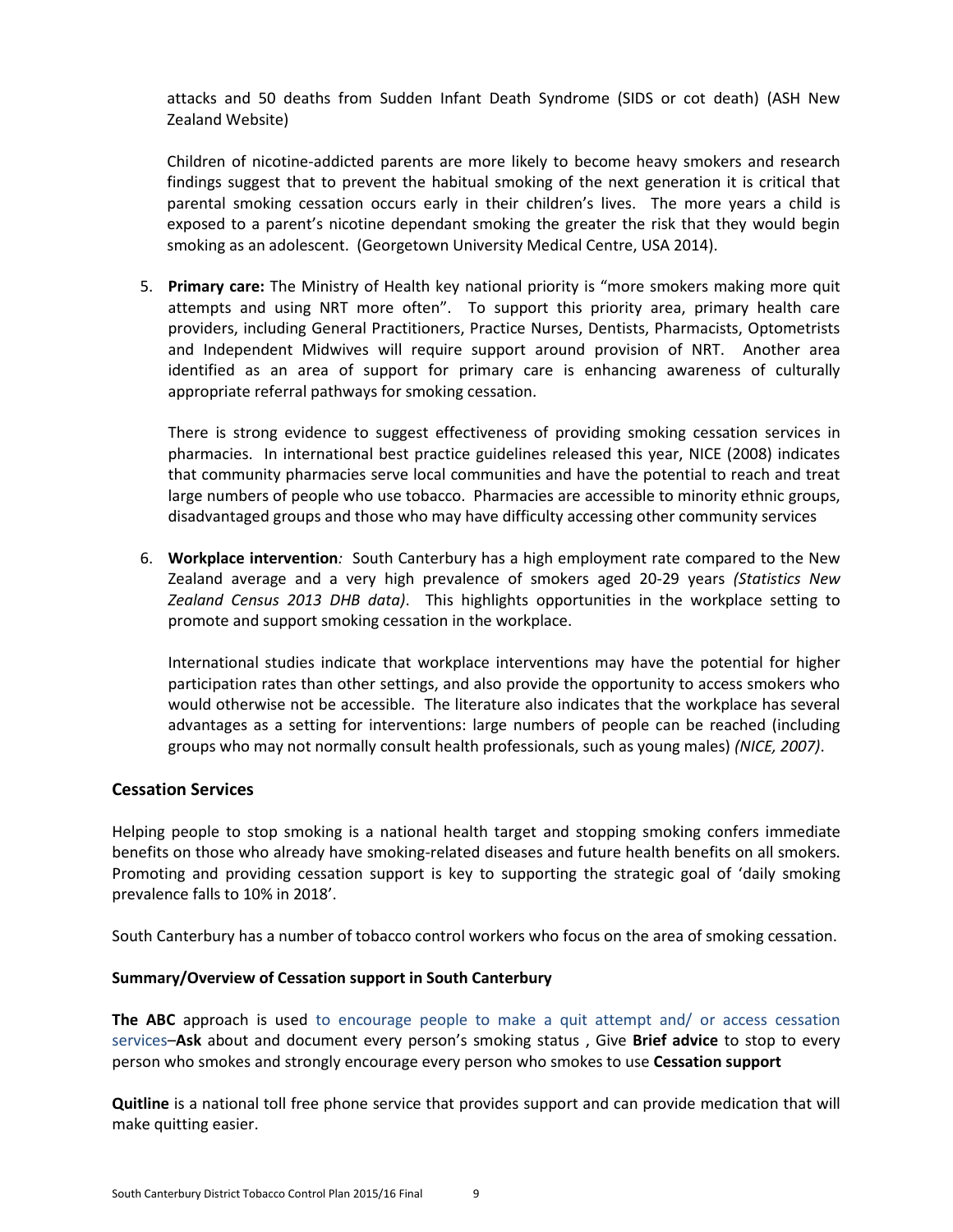**Aukati KaiPaipa** is a programme that offers all people including the priority groups of Māori and their whanau, Pacific and pregnant women the opportunity to stop smoking through a range of services which includes free NRT, motivational counselling and ongoing support.

**SCDHB** provides smoking cessations service:

#### **South Canterbury Smokefree Team**

The South Canterbury Smokefree Team provide a free specialist smoking cessation service operating in the community and secondary services. They provide behavioural support and advice and use of approved stop-smoking medicines available in New Zealand. The service has a focus on priority groups which include Māori, Pacific, pregnant women, people with Mental Health illness and people with long term health conditions.

Services Offered:

- Provide hospitalised patients who want to quit 1:1 early cessation support whilst an inpatient.
- Group therapy programmes
- 1-on-1 support and advice
- Community based clinics
- Nicotine Replacement Therapy (NRT)
- Smoking cessation support and resources for general practice & community health agencies

The service works in collaboration with Quitline, Aukati KaiPaipa, GP Practices and other Quit Card providers of NRT to offer the above smoking cessation services to anyone wishing to become smokefree within the South Canterbury community.

Referrals to the South Canterbury Smokefree team are welcome from self, family/whanau, health professionals and general practice.

**Primary Health** provide smokefree promotion and ABC through GP's and practice nurses

**NGOs (National Heart Foundation and Cancer Society) -** refers any client who requests cessation support to the appropriate service.

#### **General**

This document has been prepared with input from member organisations of the South Canterbury Smokefree Committee. It includes an overview of the South Canterbury population, the geographical area and the current tobacco control/cessation services provided and gaps identified in South Canterbury. More detailed information is included in Appendix 1 – The South Canterbury DHB Tobacco Control Analysis. An action plan outlines proposed services to strengthen current services in South Canterbury and to prioritise tobacco control activities for South Canterbury. The implementation of the plan will be undertaken by a range of providers. The Health Promotion Steering Group will endorse and oversee the implementation of the South Canterbury District Tobacco Control Plan.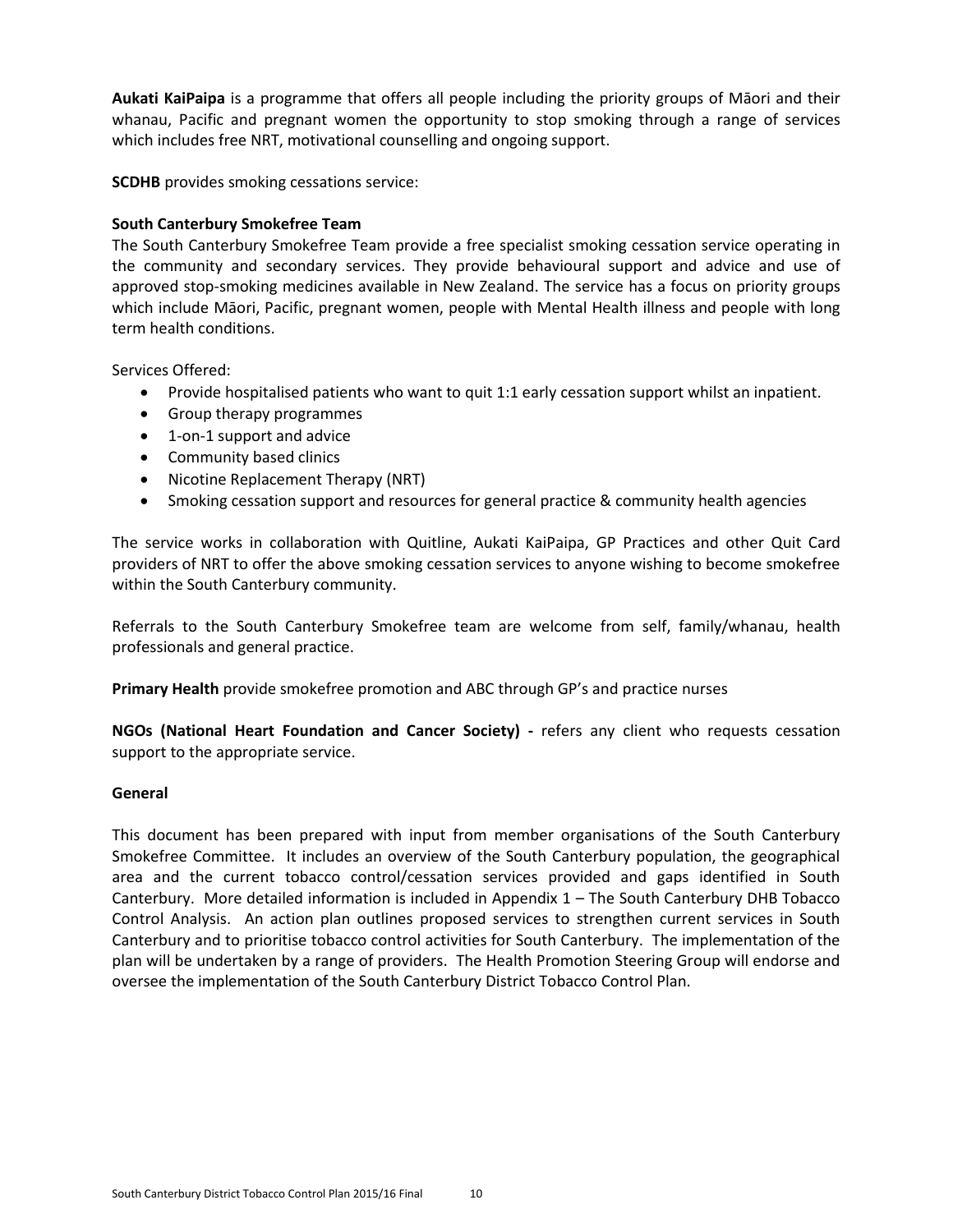## **Action Plan - South Canterbury District Tobacco Plan 2015/16**

**South Canterbury DHB, Community & Public Health, Heart Foundation, Cancer Society**

<span id="page-11-0"></span>

| Area of<br>focus                                          | <b>Key Planning</b><br><b>Approaches</b>                                                                                                                                                                                  | <b>Actions to deliver improved</b><br>performance                                                                                                                                                                                                                                       | <b>Measured by</b>                                                                                                                                                                                                                                                                                                                                                                                                                                                                                                                                                                                                                                  | <b>High level systems outcomes</b>                                                                                                                                                                                                                                                                                                                                                | Area of<br>responsibili<br>ty |
|-----------------------------------------------------------|---------------------------------------------------------------------------------------------------------------------------------------------------------------------------------------------------------------------------|-----------------------------------------------------------------------------------------------------------------------------------------------------------------------------------------------------------------------------------------------------------------------------------------|-----------------------------------------------------------------------------------------------------------------------------------------------------------------------------------------------------------------------------------------------------------------------------------------------------------------------------------------------------------------------------------------------------------------------------------------------------------------------------------------------------------------------------------------------------------------------------------------------------------------------------------------------------|-----------------------------------------------------------------------------------------------------------------------------------------------------------------------------------------------------------------------------------------------------------------------------------------------------------------------------------------------------------------------------------|-------------------------------|
| Achieve the Better Help for Smokers to Quit Health Target | Systems are in<br>place<br>to<br>effectively record<br>ABC<br>actively<br>enabling services<br>to monitor data<br>and ensure there<br>equitable<br>is<br>provision of ABC<br>activity across all<br>population<br>groups. | Plan and provide all core and<br>generalist cessation activities across<br>the SCDHB district based on need.                                                                                                                                                                            | Government expectation of :<br>• 95% of hospital patients who smoke are<br>provided with advice and support to quit<br>smoking.<br>90% of GP enrolled patients who smoke<br>have been offered help to quit smoking<br>by a healthcare practitioner in the last 15<br>months<br>• 90% of pregnant women who identify as<br>smokers upon registration with a DHB -<br>employed midwife or a lead maternity<br>carer are offered advice and support to<br>quit smoking.<br>Non-clinical areas are provided with Quit<br>Packs.<br>Identify smokers at time of booking for<br>elective surgery to allow early cessation<br>intervention to be provided. | Providing brief advice to smokers<br>increases the chance of smokers<br>making a quit attempt.<br>By<br>encouraging more smokers to make<br>quit attempts there will be an<br>increase in successful quit attempts,<br>leading to a reduction in smoking<br>rates, a reduction in tobacco related<br>mortality<br>morbidity<br>and<br>and<br>decreased tobacco-related disparity. | <b>SCDHB</b>                  |
|                                                           |                                                                                                                                                                                                                           | Completion of ABC/Health Target<br>training compulsory for all new DHB<br>staff.                                                                                                                                                                                                        | Process developed to ensure newly employed<br>DHB staff receive 'ABC' training.                                                                                                                                                                                                                                                                                                                                                                                                                                                                                                                                                                     |                                                                                                                                                                                                                                                                                                                                                                                   | <b>SCDHB</b>                  |
|                                                           |                                                                                                                                                                                                                           | Support the number of professional<br>DHB/non-DHB staff trained in the ABC<br>approach to smoking cessation.<br>Community based training is to be<br>delivered to private sector providers<br>Bidwill Hospital<br>e.g.<br>and<br>in<br>workplaces, opportunistically and on<br>request. | 50% of primary and all new secondary clinical<br>staff that contribute to the achievement of<br>the target have completed ABC training.<br>Promotion of 'ABC' / E-Learning training as a<br>refresher to primary care staff.<br>All clinical orientation packages for secondary<br>and primary care staff will contain<br>information on the 'Learn on Line' E-learning<br>ABC for Smoking Cessation training.<br>E-learning / Quit card registers show that<br>community based training is delivered as<br>opportunities arise e.g. private sector<br>providers such as Bidwill Hospital and in<br>workplaces.                                     |                                                                                                                                                                                                                                                                                                                                                                                   | <b>SCDHB</b>                  |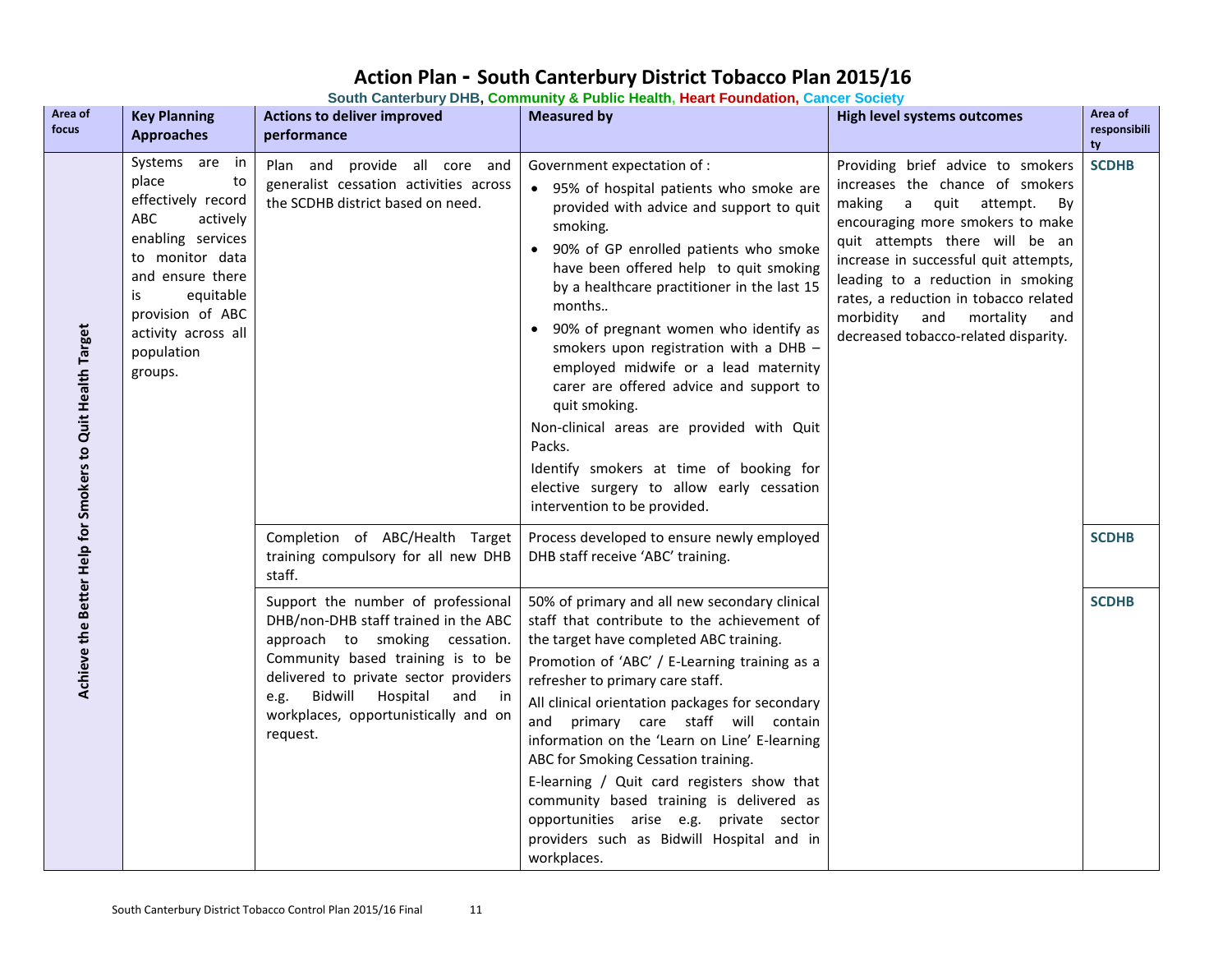| Area of<br>focus | <b>Key Planning</b><br><b>Approaches</b> | <b>Actions to deliver improved</b><br>performance                                                                                                       | <b>Measured by</b>                                                                                                                                                                      | <b>High level systems outcomes</b> | Area of<br>responsibili<br>ty |
|------------------|------------------------------------------|---------------------------------------------------------------------------------------------------------------------------------------------------------|-----------------------------------------------------------------------------------------------------------------------------------------------------------------------------------------|------------------------------------|-------------------------------|
|                  |                                          | Maintain systems and processes to<br>enable timely and accurate data<br>collection and reporting to meet<br>health target reporting requirements.       | Monthly/quarterly reports (by DHB, ethnicity<br>and department) for Secondary Services.<br>Quarterly PHO performance programme data<br>for Primary Care.                                |                                    | <b>SCDHB</b>                  |
|                  |                                          | Monitor/audit smokefree data on<br>asking and providing brief advice for<br>smokers to quit.                                                            | Monthly inpatient department reports to<br>track individual areas progress.<br>Monthly Primary Care Data by GP practice                                                                 |                                    | <b>SCDHB</b>                  |
|                  |                                          | Implement quality and sustainable<br>interventions with timely feedback<br>loops.                                                                       | There is active engagement (at least monthly)<br>by Senior Managers and Clinical Leaders with<br>staff about health target performance.                                                 |                                    | <b>SCDHB</b>                  |
|                  |                                          |                                                                                                                                                         | Quarterly meetings between Managers,<br>Clinical Champion and SF Team to review<br>progress are held.                                                                                   |                                    |                               |
|                  |                                          | Implementation of activities to<br>increase better help for smokers to<br>quit for priority populations, including<br>Māori, Pacific and pregnant women | Māori, Pacific and pregnant women are at<br>least as likely to receive ABC as the general<br>population in both the hospital and primary<br>care setting.                               |                                    | <b>SCDHB</b>                  |
|                  |                                          | and mental health clients.                                                                                                                              | Support local Māori Health Provider with<br>Marae based AKP clinics                                                                                                                     |                                    |                               |
|                  |                                          |                                                                                                                                                         | All women confirmed as pregnant who<br>identify as smokers and consent will be<br>referred to the SCDHB smoking cessation<br>team                                                       |                                    |                               |
|                  |                                          |                                                                                                                                                         | Implement and monitor the 'ABC' model in<br>DHB Community Mental Health Services                                                                                                        |                                    |                               |
|                  |                                          |                                                                                                                                                         | Weekly/fortnightly clinics held at 3 Mental<br>Health NGO sites.                                                                                                                        |                                    |                               |
|                  |                                          | Young adults (20-35yrs) as well as<br>youth are considered as a priority<br>group to reduce smoking initiation<br>and increase quit attempts.           | Develop a model for the delivery, monitoring<br>and recording of 'ABC' in youth settings e.g.<br>youth health clinics, School Based Health<br>Services, Alternative Education Settings. |                                    |                               |
|                  |                                          | Cessation service awareness is<br>integrated into all ABC / Health Target<br>training.                                                                  | $\geq$ 500 referrals are received by the DHB<br>cessations services per year.                                                                                                           |                                    | <b>SCDHB</b>                  |
|                  |                                          | Provide training opportunities to<br>Primary Care workers to enable                                                                                     | Number of Practice Nurses completed quit<br>card training.                                                                                                                              |                                    | <b>SCDHB</b>                  |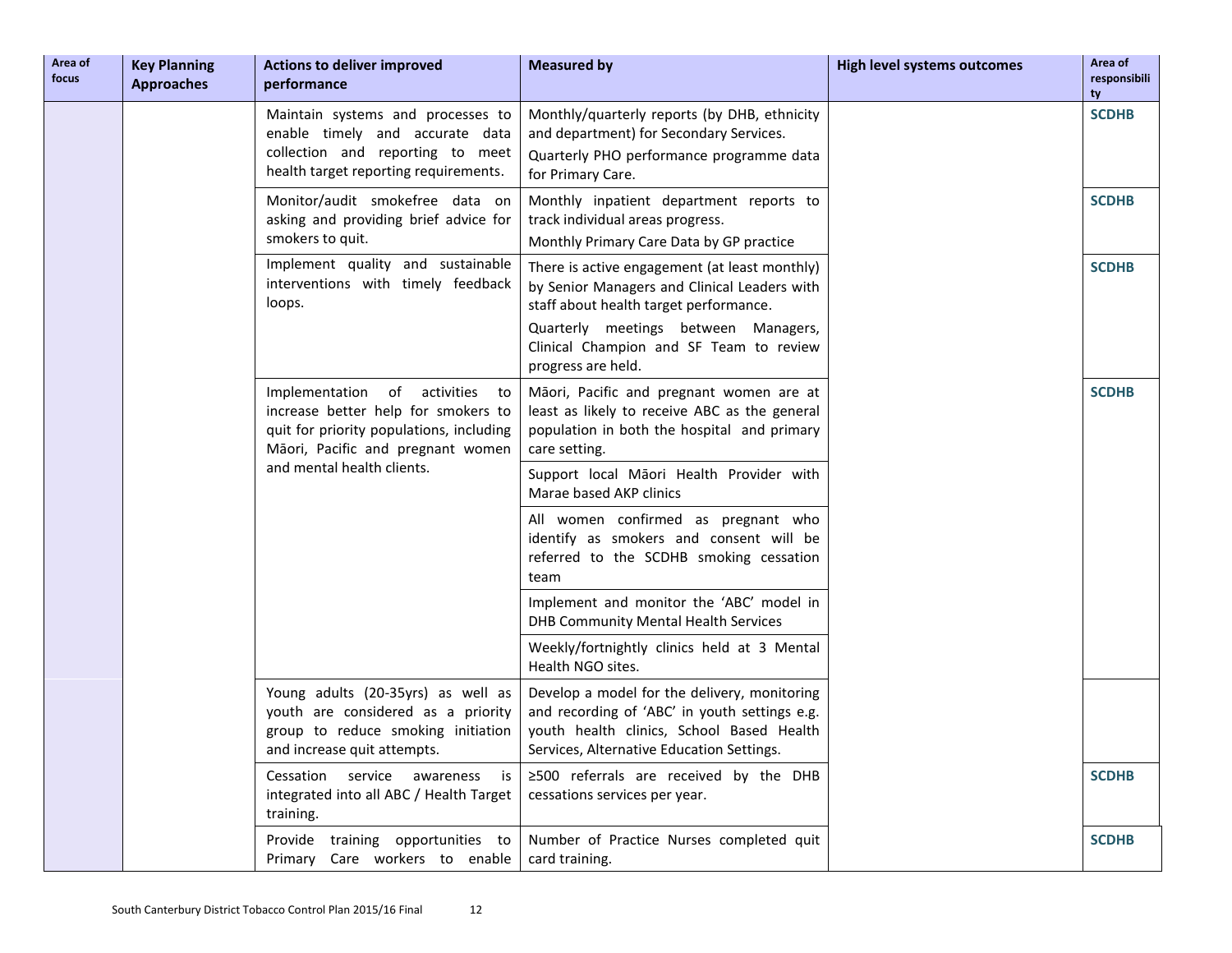| Area of<br>focus                                                                  | <b>Key Planning</b><br><b>Approaches</b>                                                                                        | <b>Actions to deliver improved</b><br>performance                                                                                                                                                                                                       | <b>Measured by</b>                                                                                                                                                                                                                                                                | <b>High level systems outcomes</b>                                                                                                                                                                    | Area of<br>responsibili<br>tv |
|-----------------------------------------------------------------------------------|---------------------------------------------------------------------------------------------------------------------------------|---------------------------------------------------------------------------------------------------------------------------------------------------------------------------------------------------------------------------------------------------------|-----------------------------------------------------------------------------------------------------------------------------------------------------------------------------------------------------------------------------------------------------------------------------------|-------------------------------------------------------------------------------------------------------------------------------------------------------------------------------------------------------|-------------------------------|
|                                                                                   |                                                                                                                                 | provision of NRT via Quit Card (group<br>and onsite opportunities).                                                                                                                                                                                     | 100% of GP Practices have a Practice Nurse<br>who is Quit Card trained.                                                                                                                                                                                                           |                                                                                                                                                                                                       |                               |
|                                                                                   |                                                                                                                                 | Primary Care Clinical Champion<br>provides support, advice & feedback<br>on the implementation of smoking<br>cessation guidelines/ABC in primary<br>care.                                                                                               | DHB/MoH target promoted at monthly GP<br>communications.<br>Number of trained ABC providers.                                                                                                                                                                                      |                                                                                                                                                                                                       |                               |
|                                                                                   | Services are open<br>and accessible to<br>all people who<br>smoke<br>particularly                                               | Deliver and report cessation services<br>in line with Tier 1 Smoking Cessation<br>Service Specification so that relevant<br>service information and quit outcome<br>data can be collated nationally.                                                    | Service Users quit outcomes at four weeks<br>and at three months $-$<br>self reported 35%.<br>$\bullet$<br>carbon monoxide validated 25%.                                                                                                                                         | The provision of smoking cessation<br>support and smoking cessation<br>pharmacotherapies is shown to<br>increase the chances of a quit<br>attempt being successful. More                              | <b>SCDHB</b>                  |
| Evidence based interventions are provided to people who want help to quit smoking | pregnant women,<br>Māori and Pacific<br>people. Services<br>appropriate<br>are<br>and responsive to<br>the<br>smokers<br>needs. | Provide specialist smoking cessation<br>groups and clinics.                                                                                                                                                                                             | The range of services provided covers the<br>needs of special groups e.g. pregnant women,<br>mental health clients and those with co-<br>existing problems, and are provided across<br>the SCDHB area.<br>3-4 Group based therapy programmes per<br>year are held.                | successful quit attempts support the<br>longer term goal of reducing smoking<br>prevalence in New Zealand and<br>the<br>support<br>promotion<br>and<br>protection of good health and<br>independence. | <b>SCDHB</b>                  |
|                                                                                   |                                                                                                                                 | specialised<br>Provide<br>a<br>smoking<br>cessation service for pregnant women<br>and their family/whanau working<br>closely with the hospital, midwives,<br>Ante Natal Clinic, Plunket and<br>operating<br>across<br>primary<br>and<br>secondary care. | Health target reporting - 90% pregnant<br>women who identify as smokers upon<br>registration with a DHB -employed midwife<br>or a lead maternity carer are offered advice<br>and support to quit smoking.<br>100% Plunket Nurses completed ABC training<br>and quit card trained. |                                                                                                                                                                                                       | <b>SCDHB</b>                  |
|                                                                                   |                                                                                                                                 | Deliver Aukati KaiPaipa (AKP)as per<br>contract                                                                                                                                                                                                         | AKP delivered to 72-90 enrolled clients<br>All referrals contacted within 3 working days<br>Criteria as per service spec<br>$\bullet$                                                                                                                                             |                                                                                                                                                                                                       | <b>C&amp;PH</b>               |
| through smoking cessation services.                                               |                                                                                                                                 | Continue to promote appropriate<br>referrals for Māori patients needing<br>cessation support to AKP.                                                                                                                                                    | 100% of Māori seeking specialist cessation<br>services are offered referral to AKP services.<br>General Practices with high levels of enrolled<br>Māori clients are targeted for specialist<br>support (AKP)                                                                      |                                                                                                                                                                                                       | <b>SCDHB</b>                  |
|                                                                                   |                                                                                                                                 | Promotion of Auahi Kore/Smokefree<br>environments<br>and<br>cessation                                                                                                                                                                                   | 3 events or settings where young people and<br>Māori frequent are supported with a                                                                                                                                                                                                |                                                                                                                                                                                                       | <b>C&amp;PH</b>               |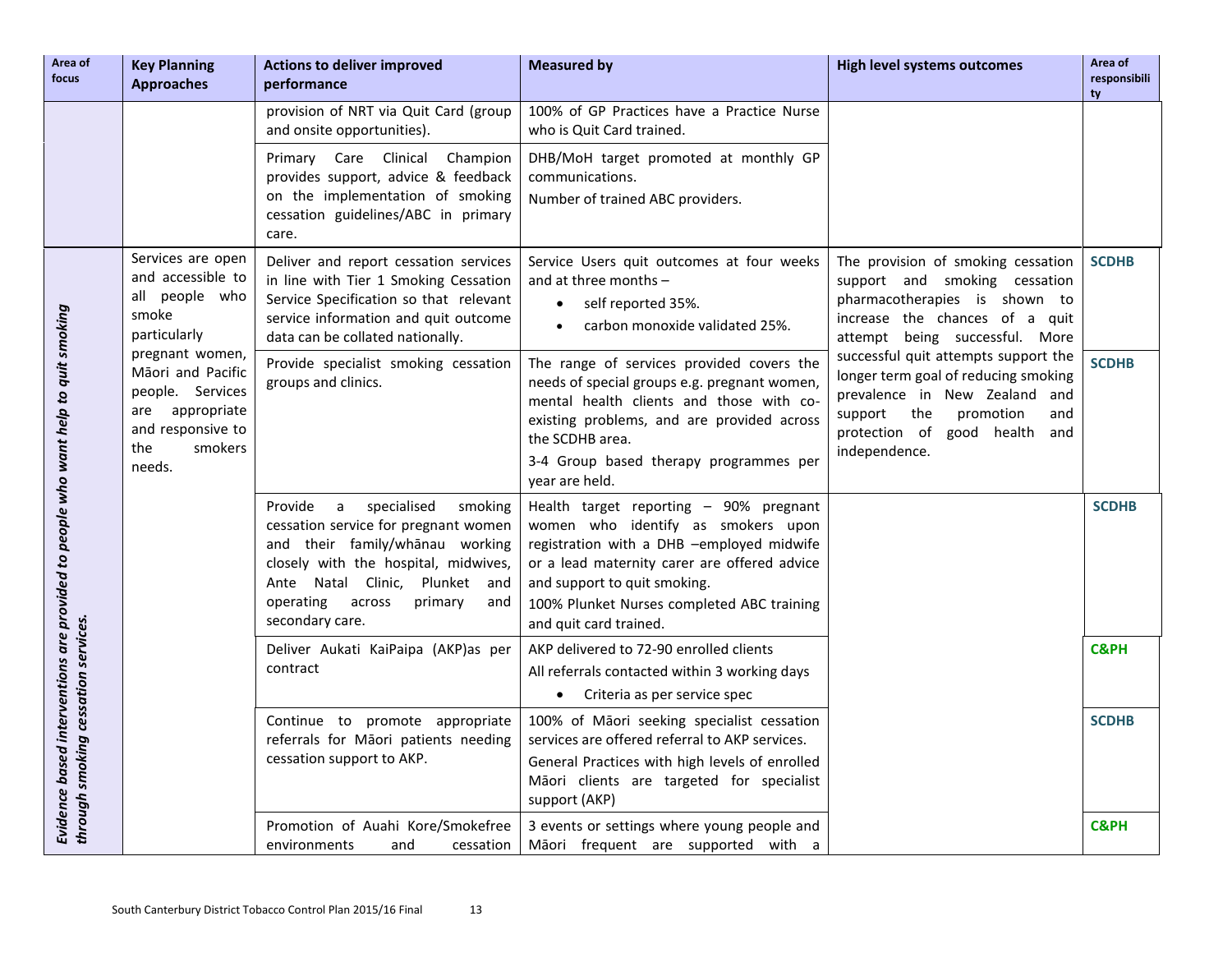| Area of<br>focus            | <b>Key Planning</b><br><b>Approaches</b>                                             | <b>Actions to deliver improved</b><br>performance                                                                                                                                                                                                                            | <b>Measured by</b>                                                                                                                                   | <b>High level systems outcomes</b>                                                                                                                   | Area of<br>responsibili<br>ty   |
|-----------------------------|--------------------------------------------------------------------------------------|------------------------------------------------------------------------------------------------------------------------------------------------------------------------------------------------------------------------------------------------------------------------------|------------------------------------------------------------------------------------------------------------------------------------------------------|------------------------------------------------------------------------------------------------------------------------------------------------------|---------------------------------|
|                             |                                                                                      | opportunities to Māori.                                                                                                                                                                                                                                                      | Smokefree / Auahi Kore message.                                                                                                                      |                                                                                                                                                      |                                 |
|                             |                                                                                      | Publicise cessation services that are<br>available in South Canterbury using a<br>cross-section of media.                                                                                                                                                                    | Communications Plan.<br>Cross section of promotional channels used<br>e.g. SCDHB website, publications, advertising<br>media releases and campaigns. |                                                                                                                                                      | <b>SCDHB</b><br><b>C&amp;PH</b> |
|                             |                                                                                      | Deliver a service that is consumer<br>focused and supports the consumer to<br>achieve their goal.                                                                                                                                                                            | Annual service user satisfaction survey -<br>SCDHB - 50 clients surveyed per annum.<br>AKP - 75% of those who enrol in the<br>programme.             |                                                                                                                                                      | SCDHB/<br><b>C&amp;PH</b>       |
| Community<br>Support        | Leadership<br>related<br>to<br>Tobacco Control<br>is provided within<br>the DHB area | Services contracted by the DHB are<br>supported to establish and / or<br>maintain smokefree policies and<br>environments                                                                                                                                                     | NGO's are provided with support for<br>smokefree<br>development,<br>policy<br>implementation and education as required.                              |                                                                                                                                                      | <b>SCDHB</b>                    |
|                             | Increase<br>compliance with<br>Smokefree<br>the<br><b>Environments Act</b>           | Provide education and information to<br>workplaces<br>and<br>retail<br>premises,<br>including<br>legislation<br>upcoming<br>changes.<br>Feedback<br>from<br>mail-outs<br>and<br>education sessions recorded.                                                                 | At least 2 mail-outs to every tobacco retailer<br>in South Canterbury and at least 20<br>workplaces<br>provided<br>with educational<br>information.  | Tobacco products will be restricted<br>and controlled in line with the harm<br>they cause reducing the demand for<br>and supply of tobacco products. | <b>C&amp;PH</b>                 |
| <b>Smokefree Compliance</b> |                                                                                      | targeted<br>Undertake<br>surveys<br>of<br>retailers and outdoor areas of licensed<br>premises to assess compliance with<br>SFEA once requirements clarified by<br>Ministry of Health<br>Carry out promotional activities to<br>support compliance with the SFEA Act<br>1990. | 100% of retailers checked for compliance.<br>Activities carried out as and when required                                                             |                                                                                                                                                      | <b>C&amp;PH</b>                 |
|                             |                                                                                      | Carry out enforcement of the SFEA<br>1990 by responding to complaints and<br>taking appropriate action, and<br>carrying out Controlled Purchase<br>Operations (CPOs).                                                                                                        | 100% of SFEA complaints processed in<br>specified times.<br>3 CPOs completed with at least 90%<br>compliance.                                        |                                                                                                                                                      | <b>C&amp;PH</b>                 |
| nment<br>Enviro<br>free     | People<br>are<br>protected<br>from<br>exposure<br>to                                 | Liaise with national organisations to<br>localise national campaigns such as<br>World Smokefree Day.                                                                                                                                                                         | Number of agencies and people involved in<br>campaigns are measured and recorded.                                                                    | Reduction in exposure to smoking /<br>smoking lifestyle by all people<br>children / tamariki,<br>especially                                          | <b>C&amp;PH</b>                 |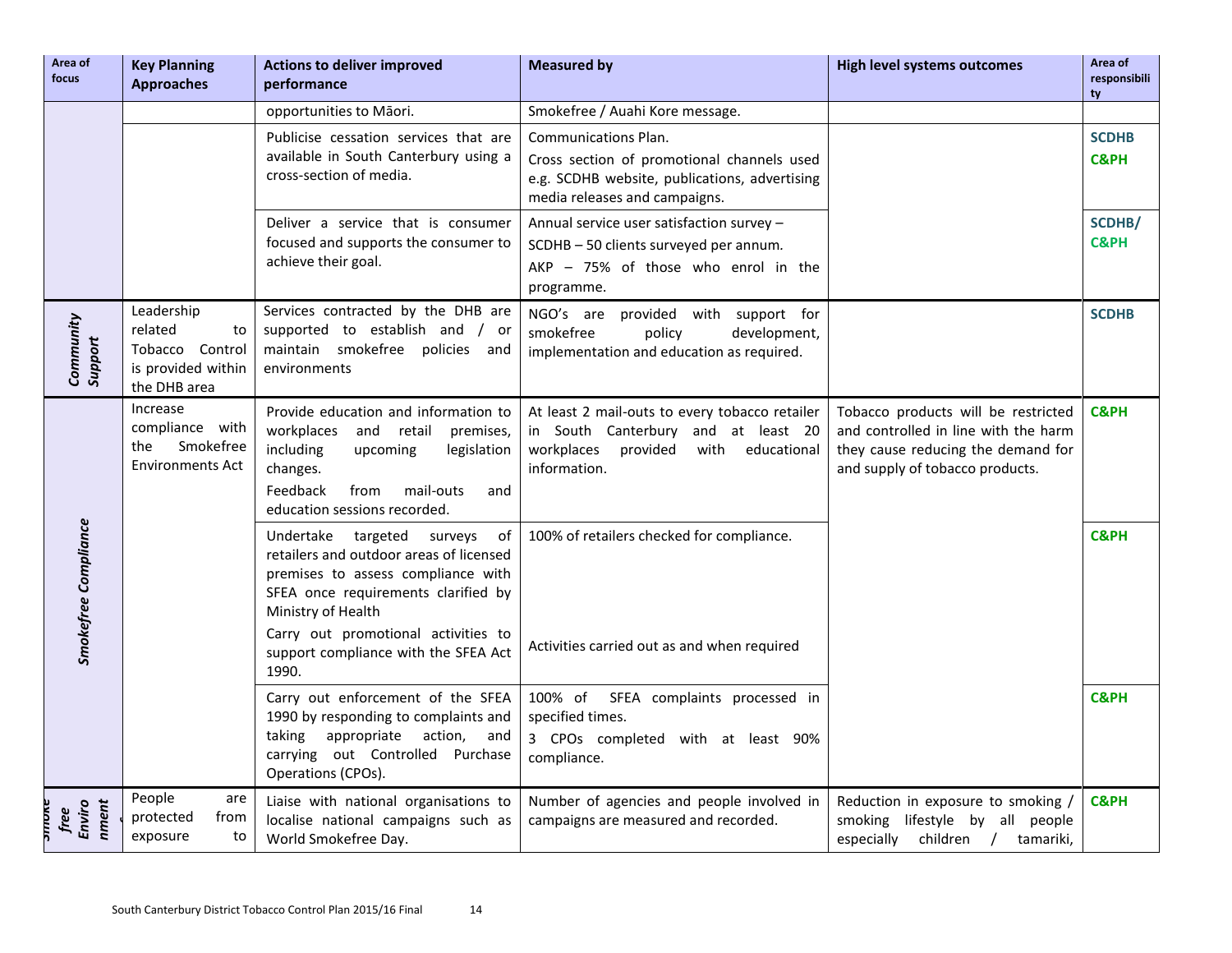| Area of<br>focus  | <b>Key Planning</b><br><b>Approaches</b>                      | <b>Actions to deliver improved</b><br>performance                                                                                                                                                                         | <b>Measured by</b>                                                                                                                                                                                                     | <b>High level systems outcomes</b>                                                                  | Area of<br>responsibili<br>ty                                       |
|-------------------|---------------------------------------------------------------|---------------------------------------------------------------------------------------------------------------------------------------------------------------------------------------------------------------------------|------------------------------------------------------------------------------------------------------------------------------------------------------------------------------------------------------------------------|-----------------------------------------------------------------------------------------------------|---------------------------------------------------------------------|
|                   | tobacco                                                       | Support NGO's and regional, district<br>and city councils to achieve a<br>Smokefree Aotearoa by 2025 and the                                                                                                              | Work with education and workplace settings<br>to introduce comprehensive smokefree<br>policies.                                                                                                                        | prioritising<br>Māori<br>and<br>other<br>communities in high need (reducing<br>smoking initiation). | <b>C&amp;PH/SC</b><br><b>DHB</b>                                    |
|                   |                                                               | interim prevalence target of 10% by<br>2018.                                                                                                                                                                              | At least 1 presentation held to communicate<br>2025<br>Smokefree<br>to<br>other<br>key<br>leaders/sectors/orgs                                                                                                         |                                                                                                     | <b>CSNZ</b><br><b>Heart</b><br><b>Foundation</b>                    |
|                   | Youth/Rangatahi<br>Children /<br>Tamariki                     | Support and encourage education<br>settings to create their own<br>community action around tobacco<br>related harm issues, using WAVE.                                                                                    | Smokefree reflected in 5 settings plans                                                                                                                                                                                |                                                                                                     | <b>C&amp;PH</b>                                                     |
|                   |                                                               | Support CSNZ Youth Ambassadors to<br>implement advocacy campaigns for<br>extension of smokefree outdoor areas<br>policy and central<br>government<br>advocacy campaigns as decided on i.e.<br>smokefree cars/plain packs. | Support CSNZ Youth Ambassadors<br>to<br>implement advocacy campaigns for extension<br>of smokefree outdoor areas policy and<br>central government advocacy campaigns as<br>decided on i.e. smokefree cars/plain packs. |                                                                                                     | <b>CSNZ</b>                                                         |
| <b>Workplaces</b> | Support<br>more<br>workplaces<br>to<br>undertake<br>Smokefree | Provide Smokefree support and advice<br>to workplaces participating in any<br>workplace programme who have<br>identified smoking as a health issue                                                                        | 3 workplaces engaged in a health promotion<br>process that include smokefree initiatives and<br>other workplaces receive smokefree advice<br>and support as requested.                                                 | Increased<br>life<br>expectancy<br>and<br>reduced inequalities in health                            | <b>C&amp;PH</b>                                                     |
|                   | initiatives.                                                  | for staff.                                                                                                                                                                                                                | Heart Health presentations to workplaces<br>include promotion of Smoking Cessation and<br><b>SCDHB</b> services                                                                                                        |                                                                                                     | <b>Heart</b><br><b>Foundation</b>                                   |
|                   | the<br>Support<br>Government's<br>goal for Tupeka             | Support the South Island wide<br>Initiative within the scope of current<br>workplans and resources.                                                                                                                       | Relevant initiatives will be implemented as<br>part of the WAVE framework and Workplace<br>Wellness Accreditation.                                                                                                     |                                                                                                     | <b>C&amp;PH</b>                                                     |
| General           | Kore/Tobacco<br>free<br>Aotearoa/New<br>Zealand by 2025       | Seek out and actively contribute to any<br>advocacy opportunities via letters and<br>submissions.                                                                                                                         | Minimum of 6 media articles/letters in<br>relation to advocacy campaigns<br>Support submissions to central / local<br>government either through SFSCC or<br>individual member organisations.                           |                                                                                                     | SCDHB/<br>C&PH/<br><b>Heart</b><br><b>Foundation</b><br><b>CSNZ</b> |
|                   |                                                               | Support the National Campaign for<br>'Stoptober'                                                                                                                                                                          | Localise Stoptober campaign to support<br>increased quit attempts throughout the<br>district e.g. workplace challenge.                                                                                                 |                                                                                                     | SCDHB/<br>C&PH/<br>Heart<br><b>Foundation</b><br><b>CSNZ</b>        |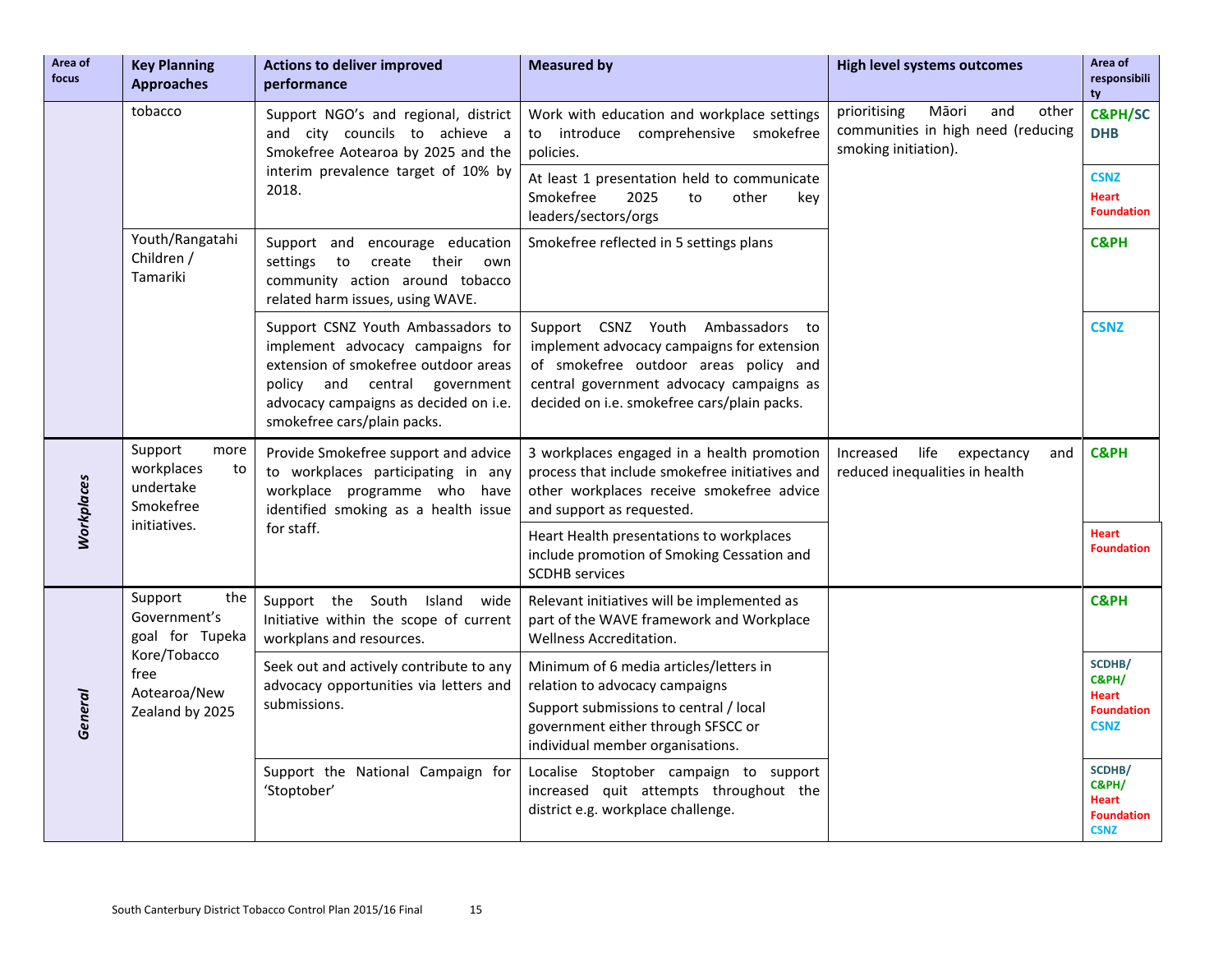| Area of<br>focus | <b>Key Planning</b><br><b>Approaches</b> | <b>Actions to deliver improved</b><br>performance                                                                                              | <b>Measured by</b>                                                                                             | High level systems outcomes                      | Area of<br>responsibili<br>ty                                                       |
|------------------|------------------------------------------|------------------------------------------------------------------------------------------------------------------------------------------------|----------------------------------------------------------------------------------------------------------------|--------------------------------------------------|-------------------------------------------------------------------------------------|
|                  |                                          | Support World Smokefree Day (WSFD)<br>activities to raise awareness in the<br>community.                                                       | One event supported / attended to promote<br>WSFD.<br>2 media articles to support WSFD.                        |                                                  | <b>C&amp;PH</b><br><b>SCDHB</b><br><b>Heart</b><br><b>Foundation</b><br><b>CSNZ</b> |
|                  |                                          |                                                                                                                                                | initiatives<br>for<br>world<br>Actively<br>support<br>smokefree day                                            |                                                  | <b>Heart</b><br><b>Foundation</b><br><b>CSNZ</b>                                    |
|                  |                                          |                                                                                                                                                | Heart health presentations to workplaces<br>include the 2025 smokefree messages $-8$<br>presentations per year |                                                  | <b>Heart</b><br><b>Foundation</b>                                                   |
|                  |                                          | Smokefree 2025 presentations to 2 TLA's and<br>to other groups as opportunities arise<br>through the Long Term planning submission<br>process. |                                                                                                                | <b>Heart</b><br><b>Foundation</b><br><b>CSNZ</b> |                                                                                     |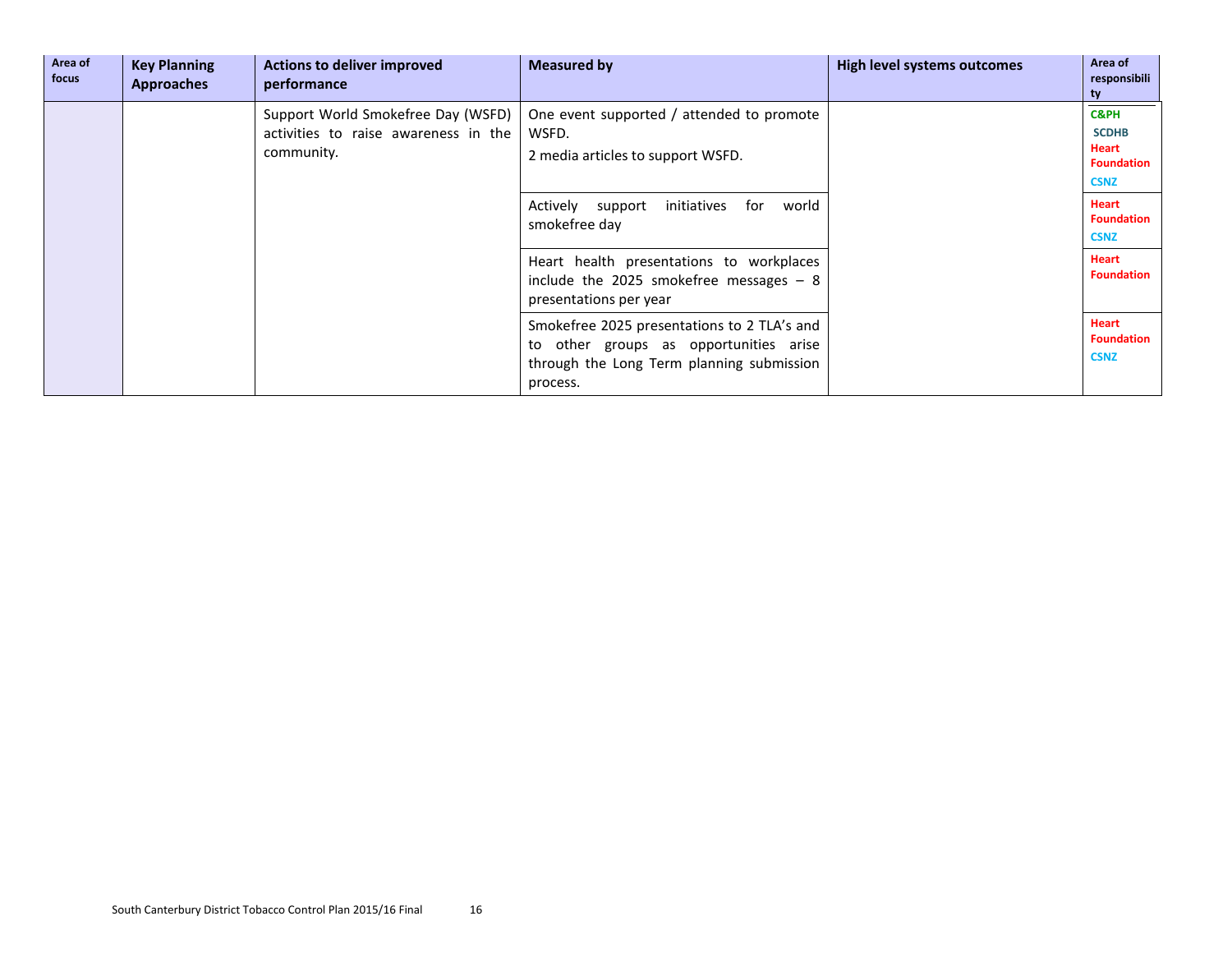## <span id="page-17-0"></span>**South Canterbury District Tobacco Control Communications Plan**

#### Contact: Nicola Prue Communications Advisor

South Canterbury District Health Board Private Bag 911 Timaru 7940| South Canterbury | New Zealand Phone +646 – 687 2100 [nprue@scdhb.health.nz](mailto:nprue@scdhb.health.nz) | [www.scdhb.co.nz](http://www.scdhb.co.nz/)

## **1. Introduction**

#### **Background**

As a requirement of District Health Boards (DHBs) to meet the tobacco control health target, each DHB was instructed by the Ministry of Health to develop a District Tobacco Control Plan. The plan was to build on existing local tobacco control activities and complement national tobacco control initiatives. The South Canterbury District Tobacco Control Plan outlines the short to medium term priorities regarding tobacco control in response to the local health needs analysis, priorities identified in Annual Plans and the national strategic direction.

## **2. Objectives**

To promote the key components of the South Canterbury District Tobacco Control Plan including:

- The continued roll out of national tobacco control programmes e.g. ABC cessation tool
- Awareness of local cessation services
- **Support and increase the number of quit attempts**
- Support national advertising campaigns e.g. Face the Facts, World Smokefree Day
- **Promote National Health Target**

## **3. Target Audiences**

| The key groups of people to communicate with are: |                                               |  |
|---------------------------------------------------|-----------------------------------------------|--|
| <b>Internal</b>                                   | <b>External</b>                               |  |
| Smokefree South Canterbury Committee              | SCDHB Staff, Board and Providers              |  |
| Includes representatives from -                   | Ministry of Health                            |  |
| South Canterbury District Health Board            | NGO's including Plunket                       |  |
| Community & Public Health                         | $\blacksquare$ TLA's                          |  |
| <b>Primary Care</b>                               | Occupational Health and Safety Network        |  |
| <b>Cancer Society</b>                             | Employers                                     |  |
| <b>Heart Foundation</b>                           | • Non-health care settings (e.g. WINZ, Budget |  |
| Fale Pasifika o Aoraki                            | advisory services)                            |  |
|                                                   | ■ Broader community, general public           |  |
|                                                   | People who smoke                              |  |
|                                                   | Media                                         |  |

### **4. Key Messages**

- **1.** Give quitting a go.
- **2.** Most smokers who try to quit do so without the aid of evidence-based smoking cessation treatments.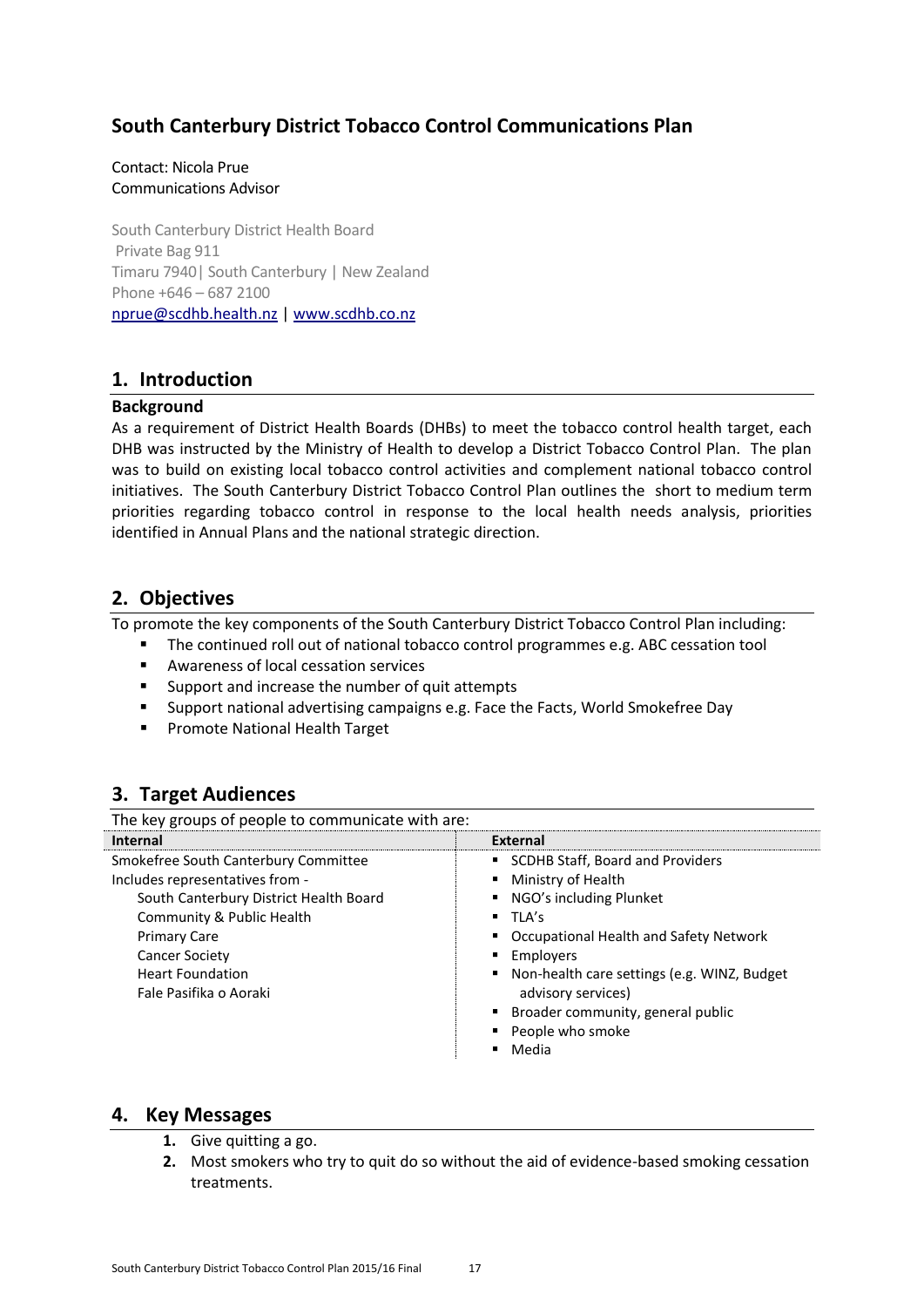- **3.** Free cessation support is available via national and regional programmes.
- **4.** Using nicotine patches, gum and lozenges can double the chance of a person quitting.
- **5.** Smoking is the biggest cause of preventable disease and early death in New Zealand and kills 4,500 New Zealanders each year
- **6.** Eighty percent of New Zealand smokers said they regretted starting to smoke and if they had their time over again they would not smoke (Tobacco Use Survey Quitting Report, 2008).

## **5 Timeframes**

The timeframe for the communications strategy applies only to the period of the Tobacco Control Plan.

## **6 Communication Methods/Tools/Actions**

#### **Strategies/Communications Methods/Channels/Actions (Some possible ideas)**

- **Pulse**
- **Healthbeat**
- Articles in newsletters (e.g. WAVE, SCDHB Primary & Community Services)
- **Nedia releases**
- **SCDHB** website and Intraview notice board
- Healthbeat radio advertisements / radio slots
- **Reports to Ministry of Health**
- **Board and Advisory committee reports**
- Posters, flyers, 'face the facts' media releases and other resources provided by the national Smokefree Communications Advisor
- **Posters, brochures or cards to advertise services**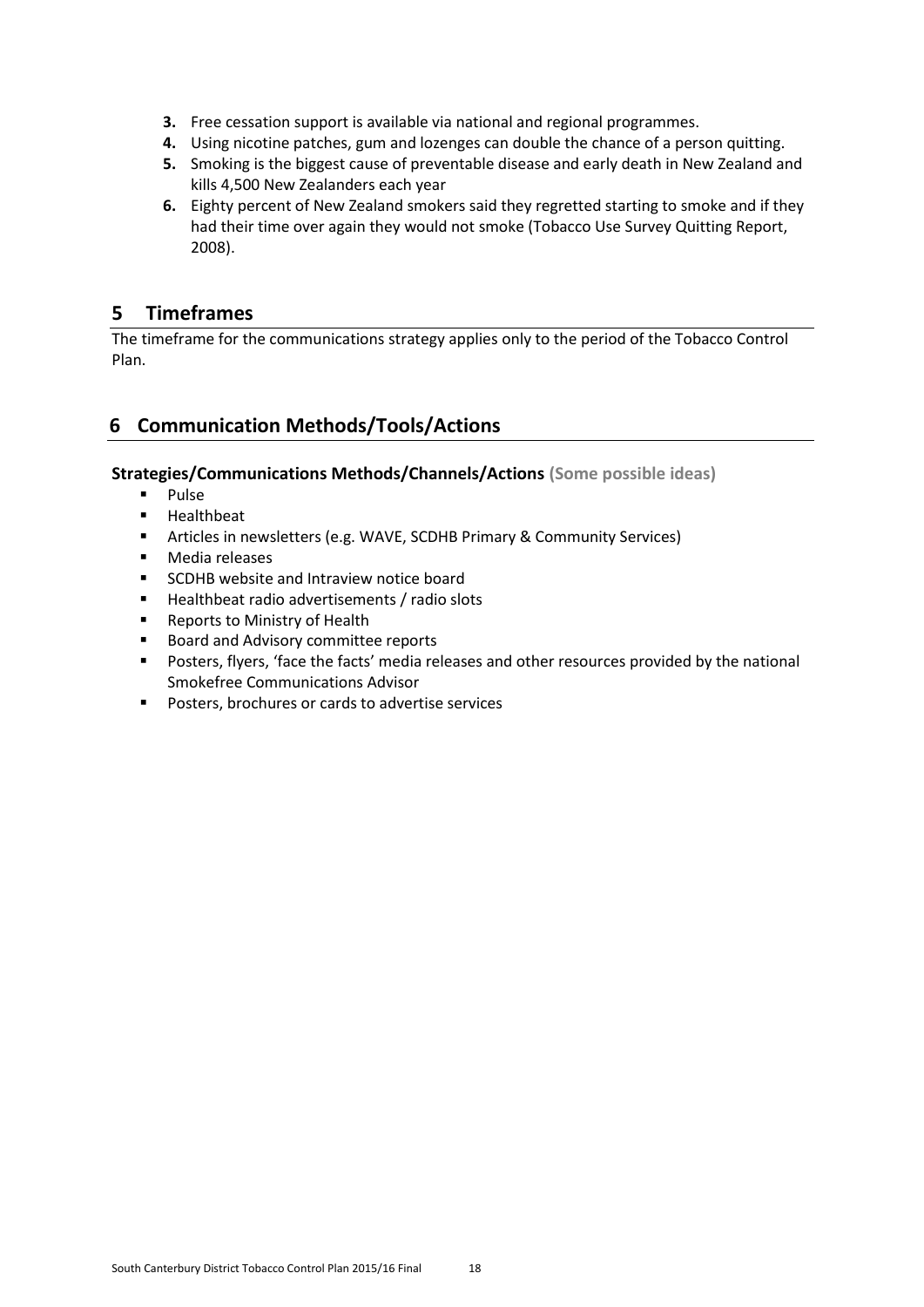#### <span id="page-19-0"></span>**Abbreviations**

| ABC          | Ask about and document every person's smoking status, Give Brief advice to stop to every |
|--------------|------------------------------------------------------------------------------------------|
|              | person who smokes and strongly encourage every person who smokes to use Cessation        |
|              | support                                                                                  |
| AKP          | Aukati KaiPaipa                                                                          |
| C&PH         | <b>Community and Public Health</b>                                                       |
| <b>CPO</b>   | <b>Controlled Purchase Operation</b>                                                     |
| <b>CSNZ</b>  | Cancer Society of New Zealand                                                            |
| <b>DHB</b>   | <b>District Health Board</b>                                                             |
| EBI          | <b>Effective Brief Intervention</b>                                                      |
| GP           | <b>General Practitioner</b>                                                              |
| MoH          | Ministry of Health                                                                       |
| <b>NGO</b>   | Non Government Organisation                                                              |
| <b>NRT</b>   | Nicotine Replacement therapy                                                             |
| <b>PHO</b>   | Primary Health Organisation                                                              |
| <b>PMS</b>   | <b>Patient Management System</b>                                                         |
| <b>SCDHB</b> | South Canterbury District Health Board                                                   |
| SF           | Smokefree                                                                                |
| <b>SFEA</b>  | Smokefree Environments Act                                                               |
| <b>SFE</b>   | Smokefree Enforcer                                                                       |
| <b>SFSCC</b> | Smokefree South Canterbury Committee                                                     |
| <b>SIDS</b>  | Sudden Infant Death Syndrome                                                             |
| <b>TLA</b>   | <b>Territorial Local Authority</b>                                                       |
| <b>WAVE</b>  | Wellbeing and Vitality in Education                                                      |
| <b>WSFD</b>  | World Smokefree Day                                                                      |

#### <span id="page-19-1"></span>**References**

- 1. World Health Organisation 2010: Global Status Report on Non-communicable Diseases
- 2. ASH. 2013. National Year 10 ASH Snapshot Survey students aged 14-15 years.
- 3. SCDHB. 2014. Annual Plan 2014/15
- 4. Ministry of Health. 2014 Background and Recommendations of *The New Zealand Guidelines for Helping People to Stop Smoking*
- 5. Statistics NZ, NZ Census 2013. DHB Cigarette smoking behaviour, by age group, sex, and district health board area, 2006 and 2013 Censuses
- 6. Ministry of Health: New Zealand Health Survey Annual update of key findings 2012/13
- 7. NICE. 2007. Workplace health promotion how how to stop smoking.
- 8. Ministry of Health. *Statement of Intent*. 2013 to 2016